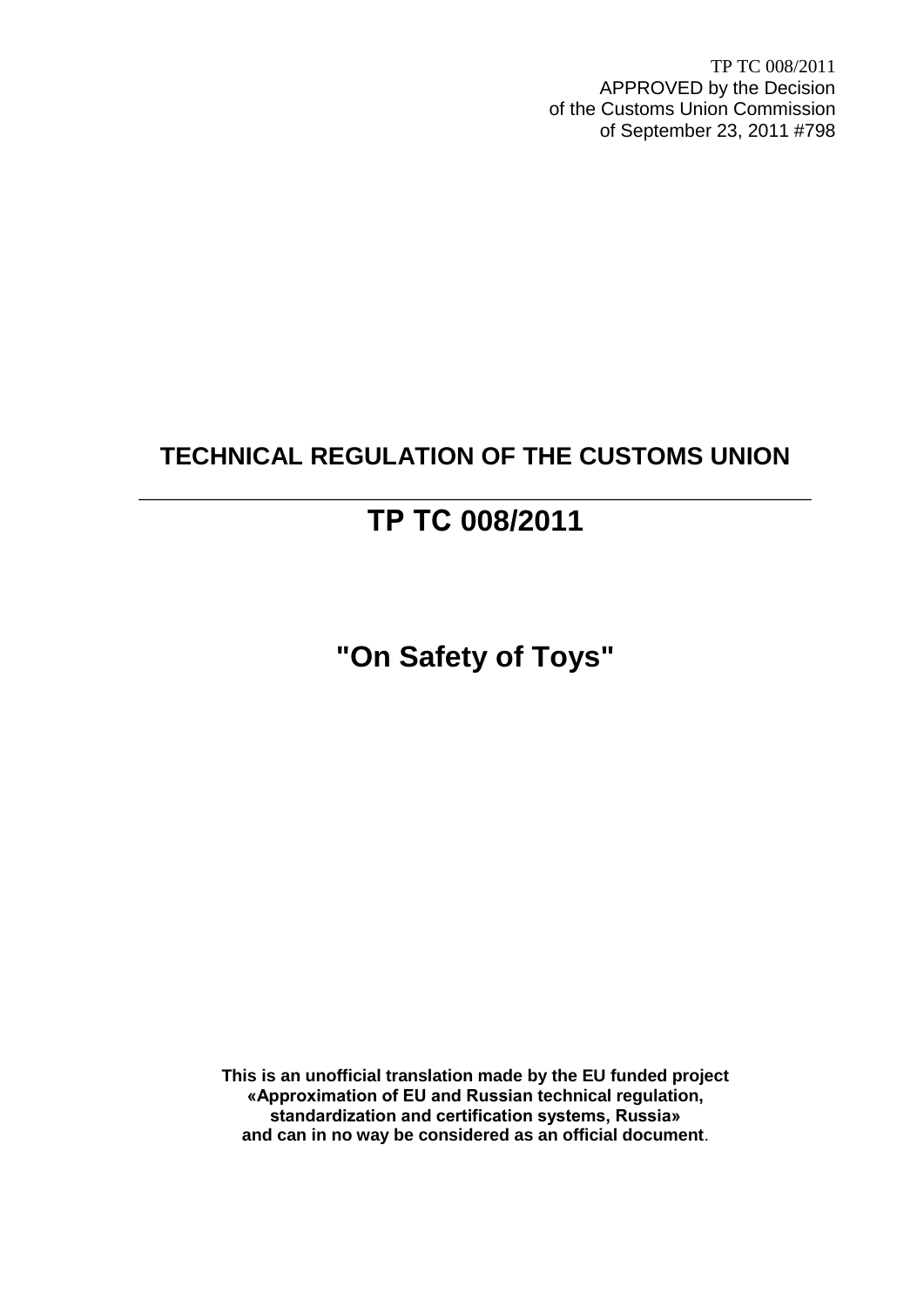## **Contents**

| Foreword                                                                                | 3  |
|-----------------------------------------------------------------------------------------|----|
|                                                                                         | 3  |
| Article 1. Scope                                                                        |    |
| Article 2. Definitions                                                                  | 3  |
| Article 3. Market circulation procedures                                                |    |
| Article 4. Safety requirements                                                          | 4  |
| Article 5. Ensuring compliance with safety requirements                                 |    |
| Article 6. Conformity assessment                                                        |    |
| Article 7. Unified marking of conformity of products on the market of the Customs Union |    |
| Member-states                                                                           | 9  |
| Article 8. Safeguard clause                                                             | 10 |
| Annex 1 List of items not regarded as toys and not covered by technical regulation "On  |    |
| Safety of Toys" of the Customs Union (TP TC 008/2011)                                   | 11 |
| Annex 2 Requirements to hygienic safety of toys in accordance with technical regulation |    |
| "On Safety of Toys" of the Customs Union (TP TC 008/2011)                               | 12 |
| Annex 3 Requirements to information on hazards and measures taken when using toys       |    |
| which pose the highest priority hazard, according to technical regulation "On           |    |
| Safety of Toys" of the Customs Union (TP TC 008/2011)                                   | 19 |
|                                                                                         |    |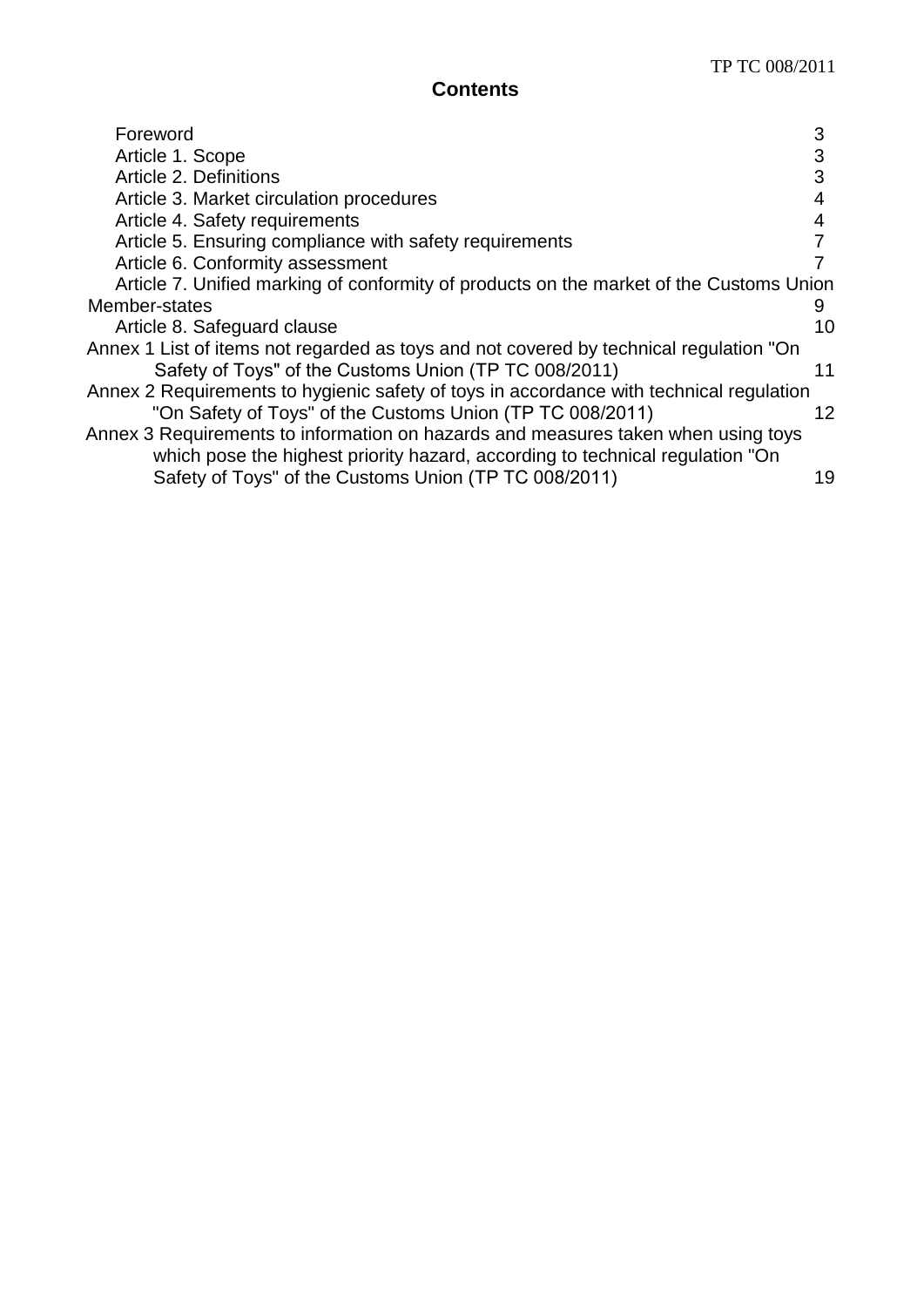## **Foreword**

1. This technical regulation of the Customs Union was developed in accordance with the Agreement on common principles and rules of technical regulation in the Republic of Belarus, the Republic of Kazakhstan and the Russian Federation of November 18, 2010.

2. This technical regulation of the Customs Union is developed in order to establish uniform requirements for toys mandatory for implementation and enforcement in the common customs territory, to ensure free movement of toys placed on the market in the common customs territory of the Customs Union.

3. If there are other technical regulations of the Customs Union, the Eurasian Economic Community (hereinafter - EurAsEC) adopted which establish requirements for toys, toys must comply with the requirements of these technical regulations of the Customs Union, EurAsEC covering these toys

#### Article 1. **Scope**

.

1. This technical regulation of the Customs Union applies to toys placed on the market of the common customs territory of the Customs Union which were not previously in use.

2. This technical regulation of the Customs Union does not apply to items specified in Annex 1 to this technical regulation of the Customs Union which are not regarded as toys, as well as to custom-made toys, exhibition samples.

3*.* This technical regulation of the Customs Union sets requirements for toys with the aim of protecting the life and health of children and persons looking after them, as well as preventing actions misleading purchasers (consumers) of toys regarding their purpose and safety.

#### Article 2. **Definitions**

In this technical regulation of the Customs Union the following terms and their definitions are used:

inflammation - the emergence of combustion under the influence of an ignition source accompanied by flames;

flammability - potentiality of substances and materials for inflammation;

playing kit containing chemical substances (not related to chemistry experiment kits) – plaster cast production kit; ceramic materials and enamels for glass vitrification supplied in kits for the equipment of mini-workshops for artists; kits containing molding mixtures based on plasticized polyvinyl chloride (with subsequent heating in a furnace); kits for art casting; molding kits; photo developer kits; adhesives, paints, lacquers, thinners and cleaners (reducers) supplied in designer kits;

play set - a toy consisting of various items, materials, substances, intended to develop children's creativity and manual labor skills;

toy - an article or material intended for games of a child (children) under 14;

toy for games on the water - a toy (inflatable or non-inflatable) bearing a load of a child's body weight when swimming and (or) intended for games in shallow water;

printed board game - a game made with the use of the printing method, with or without additional game elements;

stuffed toy *-* a toy with or without a wireframe, with a soft surface and a filling material; scale toy – a toy whose dimensions are determined in reduced scale in accordance with the actual dimensions of the prototype;

manufacturer - a legal or natural person as an individual entrepreneur engaged in production and sale of toys on their own behalf and responsible for their compliance with safety requirements of this technical regulation of the Customs Union;

importer - a resident of a Member state of the Customs Union which concluded a foreign trade agreement for the transfer of toys with a non-resident of a Member state of the Customs Union, implements sales of these toys, and is responsible for their compliance with safety requirements of this technical regulation of the Customs Union;

designer kit - a set of mechanical and (or) electrical (electronic) components designed for the assembly of various toys;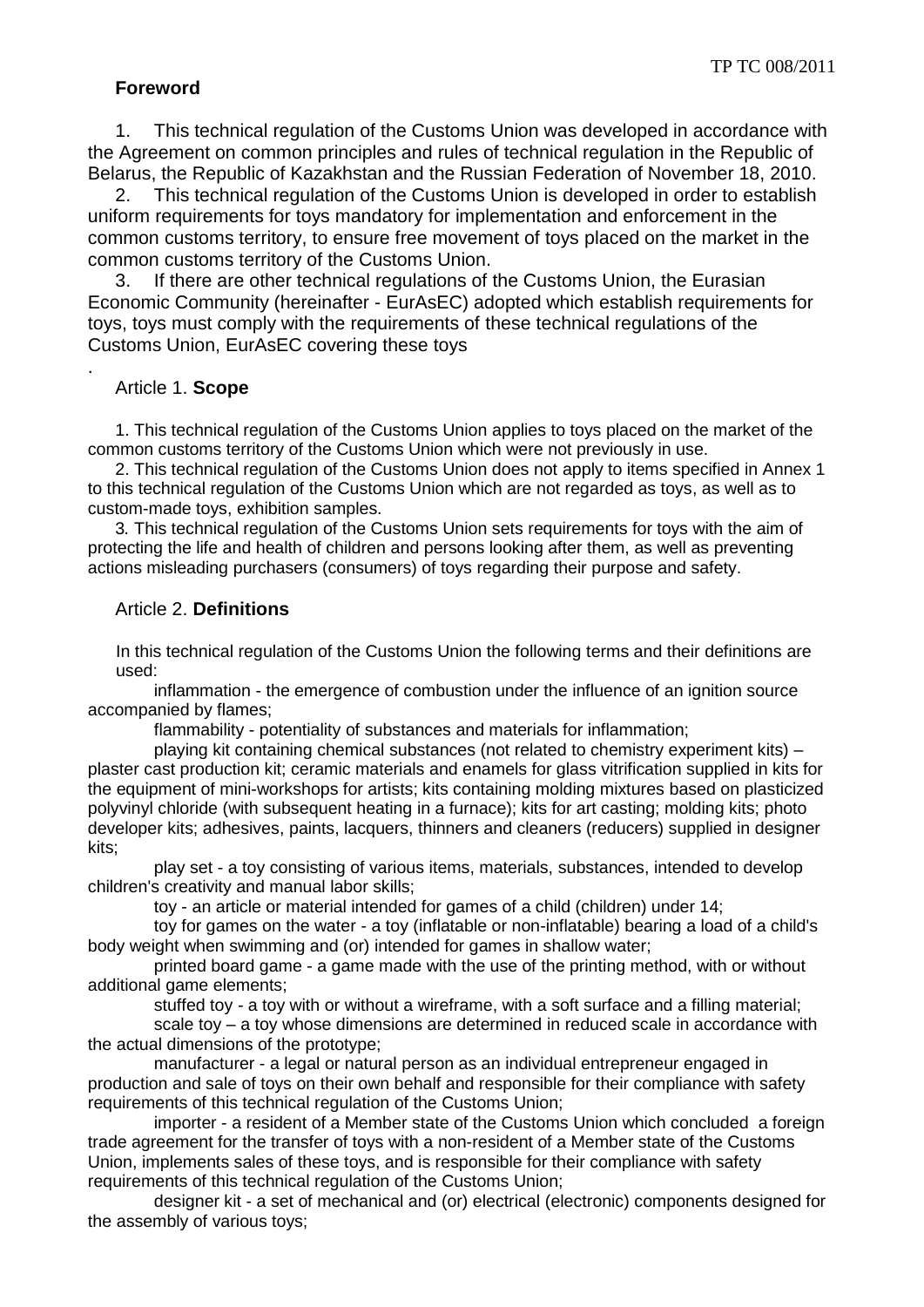toy material - all the materials composing a toy;

placing a toy on the market - the processes of transfer of toys from the manufacturer to the purchaser (consumer) in the common customs territory of the Customs Union covering the processes a toy undergoes after its manufacture;

optical toy - a toy whose operation is based on the principles of geometrical optics;

user – a child using a toy according to jts intended purpose, as well as a person looking after them;

purchaser (consumer) - natural or legal person intending to purchase or purchasing a toy; intended use - the use of toys in accordance with their purpose specified by the

manufacturer on the toys and (or) in operational documents;

child – a person under 14 years old;

risk - a combination of probability of causing harm and consequences of such harm for life or health of a child and a person looking after him;

standard sample of a toy - a toy chosen from a group of similar toys designed for one age group (for children under 3 years, over 3 years and older) manufactured in accordance with a unified technical document, technological process, from the same materials for which the same safety requirements are specified:

person authorized by the manufacturer - a legal or natural person duly registered by the Customs Union Member state specified by the manufacturer under a contract with the aim of performing conformity assessment on his behalf and placing toys on the common customs territory of the Customs Union, as well as imposing liability for non-conformity of toys to requirements of the technical regulation of the Customs Union;

functional toy - a toy which is a reduced scale model of a product or device used by adults that simulates the purpose and performance of its functions;

chemical toy - a kit for chemical experiments by children consisting of one or several chemical substances and (or) reagents, supplied with or without the equipment;

electric toy - a toy at least one function of which is performed by means of electric power.

#### Article 3. **Market circulation procedures**

1. Toys are placed on the market under their compliance with this technical regulation of the Customs Union, as well as other technical regulations of the Customs Union, EurAsEC, covering these toys.

2. Toys the compliance of which with the requirements of this technical regulation of the Customs Union has not been confirmed shall not be labeled with a unified marking of conformity for products of the Customs Union Member states and shall not be allowed for placing on the market.

3. Toys which are not marked with the unified marking of conformity for products of the Customs Union Member states shall not be allowed for placing on the market.

#### Article 4. **Safety requirements**

1*.* Toys must be designed and manufactured in such a way that when used as directed they would present no hazard to life and health of children as well as persons looking after them and ensure the absence of risk:

inherent with the design of the toy;

inherent with the materials used;

related to the use of the toy which can not be eliminated when modifying the design of the toy without changing its functions and basic characteristics, replacing the material.

The risk of using toys must be correlated with the age peculiarities of children.

2. Materials

The materials composing toys shall be clean (with no dirt), uninfected, and shall meet this technical regulation as well as standards specified in subparagraph 1.2 of Article 5 of this technical regulation of the Customs Union.

In toys for children under 3 years of age the use of fur, leather, glass, porcelain, raised rubber, cardboard and paper, stuffing pellets measuring 3 mm or less without an inner case, fillings for toys such as rattles, whose size increases by more than 5% under humid conditions is not permitted.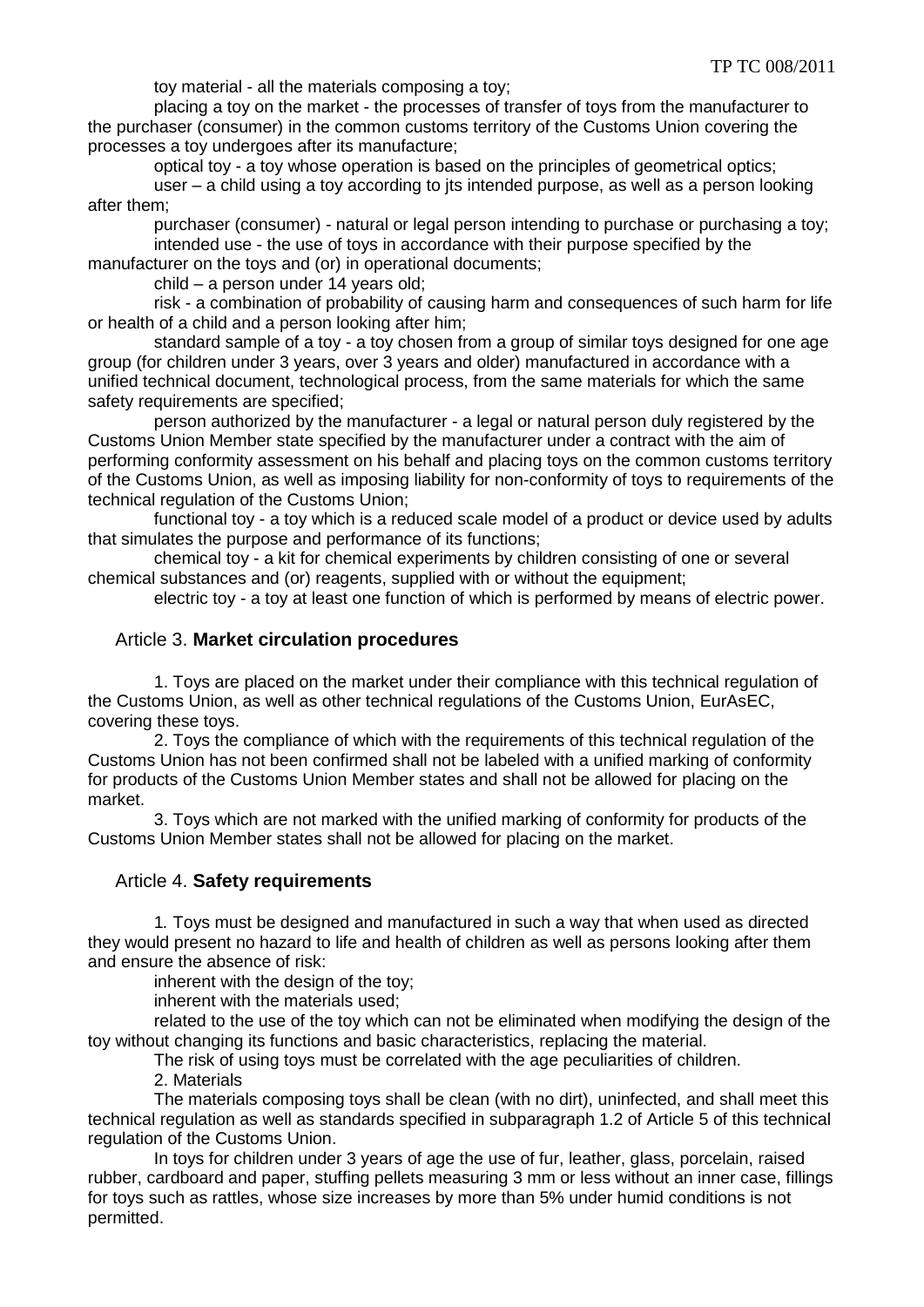In toys intended for children under 3 years of age migration of chemical substances of hazard class 1 is not permitted.

In toys the use of recycled materials derived from recycling used materials is prohibited. The use of own production waste for manufacturing toys is permitted.

Protective-decorative coating of toys must be suitable for wet treatment, interaction with saliva and sweat.

3. Toys must be designed and manufactured in such a way that when used as directed they would present no hazard to life and health of children, persons looking after them.

3.1 Organoleptic properties

Toys shall comply with requirements to organoleptic properties of hygienic safety specified in Annex 2 to this technical regulation of the Customs Union.

3.2. Physical and mechanical properties

A toy and its components, including fasteners, must withstand the mechanical loads resulting from the use of the toy according to its intended purpose*,* in addition it must not break and must retain its application properties.

Accessible edges, sharp ends, rigid parts, springs, fasteners, clearances, corners, protrusions, cords, ropes, and mountings of toys must eliminate the risk of causing injury to a child.

Leakage of liquid fillings in toys is not permitted.

Moving components of a toy must eliminate the risk of causing injury to children. Driver mechanisms must be out of reach for the child.

A toy and removable parts intended for use by children under 3 years old, as well as toys fixed directly on food products must have the size sufficient to avoid penetration into the upper airways.

A stuffed toy must not contain hard of sharp objects in the filling. Seams of a stuffed toy must be durable.

A toy contained in food products and (or) entering the retail market together with food products must have its own packaging. The size of such packaging must not cause a risk of suffocation of the child. Placing of a plastic toy without its own packaging on the outside of the food product package is permitted.

A toy and its components must eliminate the risk related to suffocation of the child.

Masks and helmets for games made of an impermeable material completely covering the child's head must be designed and manufactured in such a way that the risk of suffocation caused by insufficient ventilation is eliminated.

A toy intended to maintain the child's body on the surface of water must be designed and manufactured in a way to be leak-proof and durable*.*

A toy which can fit a child and presenting a confined space for him must have a hole for exit that can be easily opened from the inside and have a surface with ventilation holes.

A toy bearing the body weight of a child and intended for riding must be durable and stable (except for bicycles). Toys with a mechanical or electrical drive with a free-wheel mechanism or a transmission neutral position must have a brake mechanism. Toys bearing the weight of a child and intended for riding in which the motion to the wheel is transmitted directly by hand or foot of the child or through mechanical transmission, as well as electrically operated toys are allowed to produce without the brake mechanism. Toys with a chain belt must be equipped with protective shields. The bearing surfaces must have parts preventing slippage.

A toy bearing the weight of the child and not intended for riding must be durable and resistant to rollover.

A toy with a projectile released by the trigger mechanism, as well as projectiles which have kinetic energy must minimize the risk of causing injury to a child and (or) the persons looking after him.

In construction kits and assembly model kits for children under 10 years of age soldering is not allowed.

A toy containing heating elements must be manufactured in such a way to ensure the following:

the temperature of all surfaces available for contact must not lead to a burn on contact;

the intensity level of the integrated flux of infrared radiation must meet the hygienic safety requirements specified in Annex 2 to this technical regulation of the Customs Union;

liquids, vapours, or gases contained in a toy which, when released (if such a release is necessary for the operation of the toy), can cause burns or other injuries must not have increased temperature or pressure values.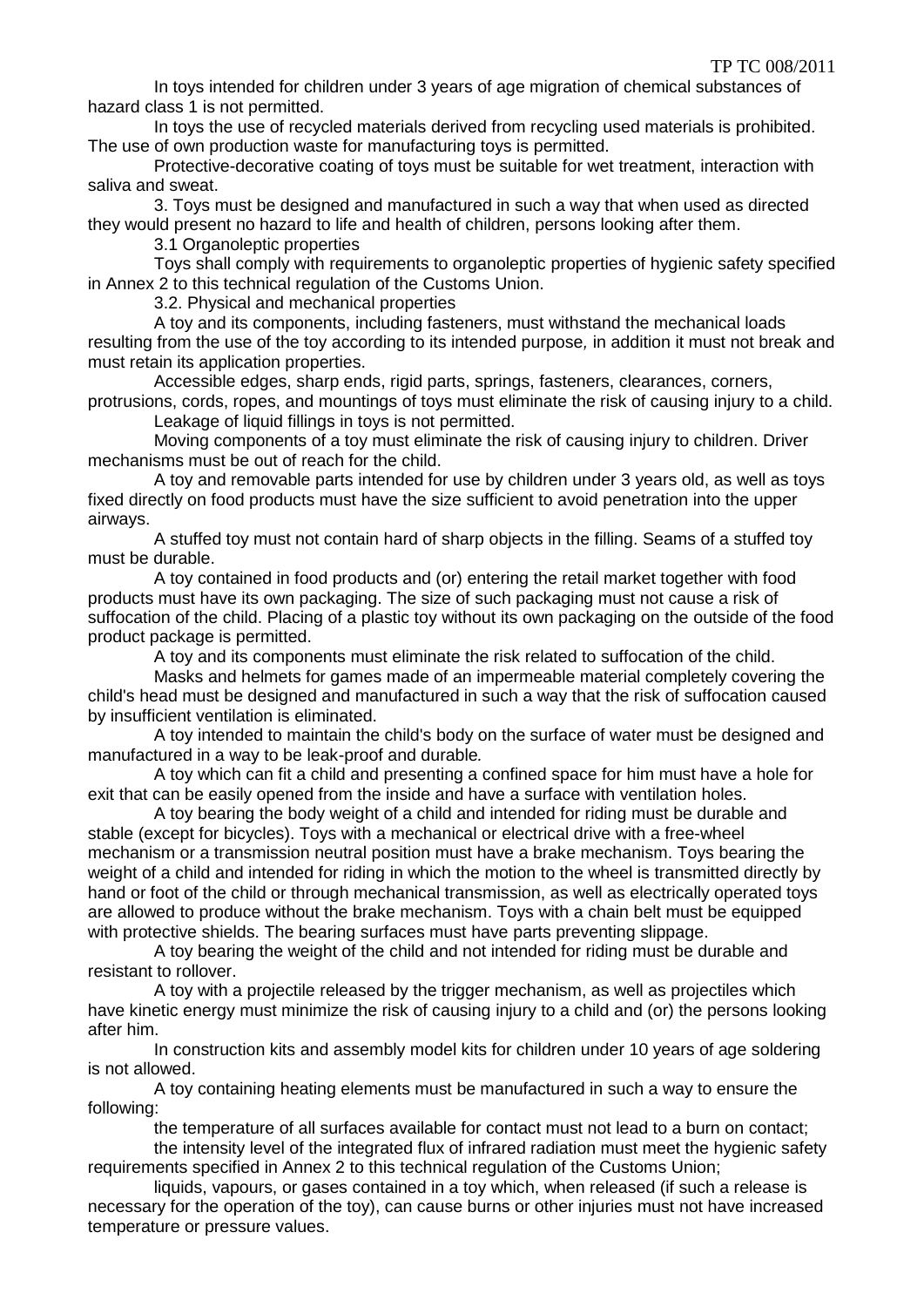The level of local vibration in toys which have a vibration source, the sound level in sound toys must meet the hygienic safety requirements specified in Annex 2 to this technical regulation of the Customs Union.

Surface painting, as well as painting of rattles and toys contacting with the mouth of the child is not allowed.

In printed board games the text and images must be distinct and hard on the main background. Scuffing on paper and cardboard is not allowed.

An optical toy must be designed and manufactured in a way to minimize the risks associated with the vision correction of the child.

Toys with LED's must not adversely affect the visual organs of the child, cause harmful emissions.

In toys the use of laser systems of all types is prohibited.

3.3. Flammability

Stuffed toys, costumes, and carnival toy products (such as beards, mustaches, wigs, masks, crowns), as well as toys which can hold a child must be fireproof.

A playing kit including chemical substances and not related to kits for chemical experiments must not contain flammable substances or reagents which can ignite when mixed, as well as form harmful vapours and gases.

A toy must not be explosive or contain components (substances, materials) which become explosive when using a toy.

A toy, including chemical toys, shall not contain any substances or reagents which:

are capable of forming explosive mixtures as the result of a reaction when heated, as well as when combined with oxidizers;

are capable of forming flammable or explosive vapour mixtures with air.

3.4. Chemical properties

When using the toy the risk of causing injury due to aspiration, contact of chemical substances with skin, mucous membranes, eyes, or stomach must be minimized.

The level of migration and emission of harmful chemical substances from toys must meet the hygienic safety requirements specified in Annex 2 to this technical regulation of the Customs Union.

In chemical toys and playing kits including chemical substances and not related to kits for chemical experiments the use of a certain number of substances or reagents is permitted if their content does not exceed the maximum number specified for each substance.

3.5 Toxicological and hygienic characteristics

Toxicological and hygienic characteristics of hygienic safety of toys must meet the requirements specified in Annex 2 to this technical regulation of the Customs Union.

3.6. Electrical properties

In an electric toy, as well as in any of its constituent parts, the nominal voltage must not exceed 24 V.

Toy components which contact or can contact the electric current source, as well as conducting cables, wires must be carefully insulated and mechanically protected in order to eliminate the risk of electric shock.

The density levels of electrostatic, electromagnetic and electric fields of radio-controlled, electronic and electric toys shall meet the hygienic safety requirements specified in Annex 2 to this technical regulation of the Customs Union.

The cords for flying toys must be non-metallic.

3.7. Radiation safety

Values of radiation safety of toys (specific effective activity of natural radionuclides) made from natural materials must meet the values specified in Annex 2 to this technical regulation of the Customs Union.

3.8. Microbiological characteristics

Microbiological characteristics of hygienic safety of toys must meet the requirements specified in Annex 2 to this technical regulation of the Customs Union.

4. Packaging

Packaging must be safe and eliminate the risk of suffocation of the child*.*

A toy must have an individual and (or) a multiple packaging.

If a packaging that comes with the toy is also intended for use, it is regarded as a toy component. The scope of packaging is specified by the manufacturer.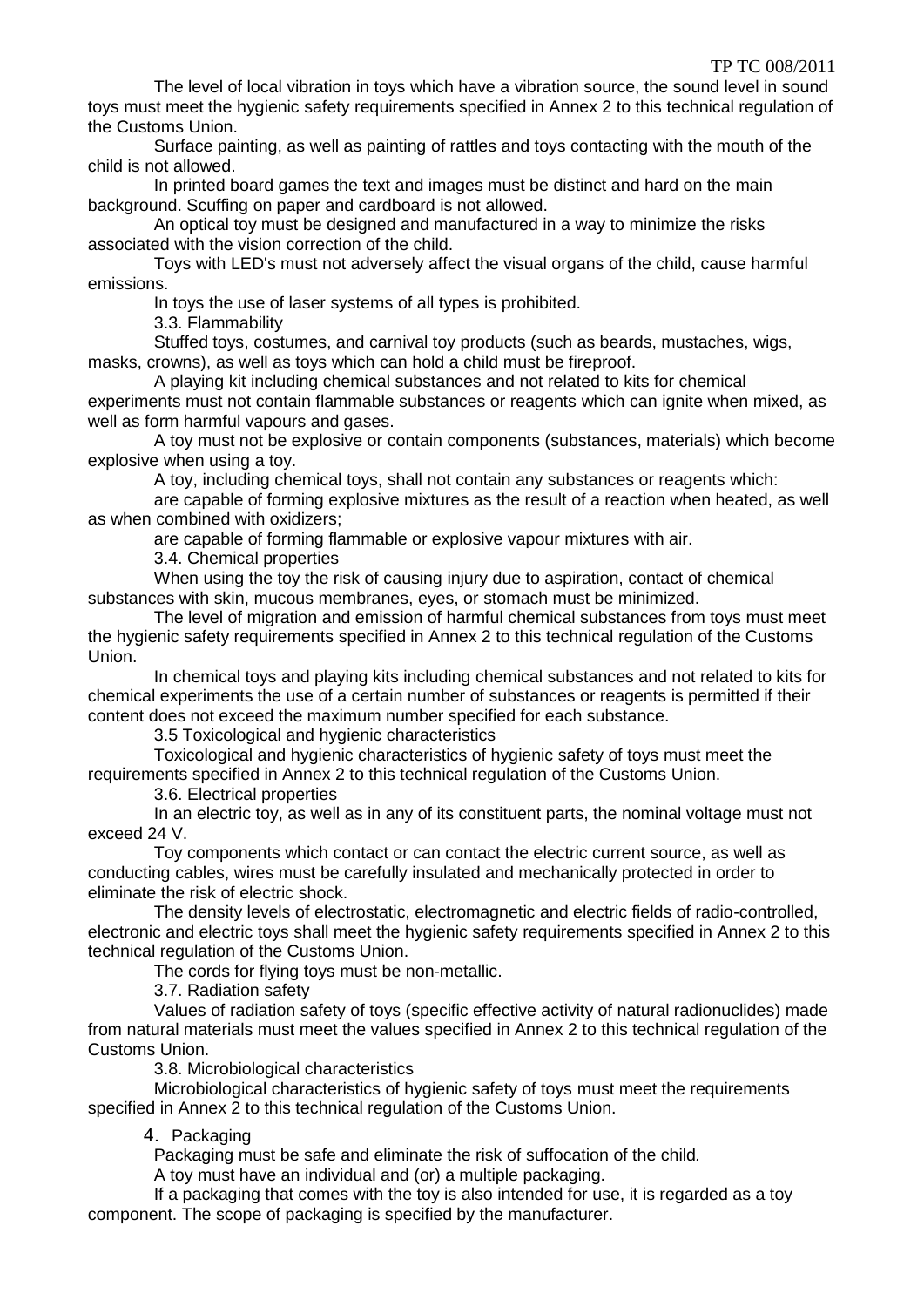5. Marking

5.1. The marking of toys must be accurate, verified, distinct, easy-to-read, easy to reach for examination and identification.

5.2. Marking is applied by the manufacturer (person authorized by the manufacturer) and the importer.

The place and method of marking is specified by the manufacturer (person authorized by the manufacturer) and the importer.

5.3. Marking must contain the following information:

- name of the toy;
- country of origin;
- name and location of the manufacturer (person authorized by the manufacturer), the importer, their contact information;
- $\bullet$  trade mark of the manufacturer (if any);
- minimal age of the child for which the toy is intended or an icon indicating the age of the child;
- main construction material (for children under 3 years of age).
- methods of care of the toy (if needed);
- manufacture date (month, year);
- service life or working life (when established);
- storage conditions (if necessary).

5*.*4. Depending on the type of toy the contents of the marking can include: completeness (for kits), service instruction of the toy, methods of hygienic treatment, safety measures for the use of toy, warning signs, assembly instruction.

Warning information must give reference to special precautionary measures for use in accordance with Annex 3 of this technical regulation of the Customs Union.

6. The marking and technical documentation accompanying the toy are provided in Russian or in the Russian and state language(s) of the Customs Union Member States if there are such requirements in the legislation(s) of the Custom Union Member state(s).

## Article 5**. Ensuring compliance with safety requirements**

1. Compliance of toys with this technical regulation of the Customs Union is ensured by meeting:

1.1 the hygienic safety requirements of this technical regulation of the Customs Union specified in Annex 2 to this technical regulation of the Customs Union.

1.2 safety requirements of this technical regulation of the Customs Union (with the exception of those given in subparagraph 1.1 of this paragraph) directly or by meeting the requirements of standards included in the List of standards voluntary application of which ensures compliance with the requirements of the technical regulation of the Customs Union.

2. Research (test) methods of toys are established in the standards included in the List of standards, which contain rules and research (test) and measurement methods, among others the rules of sampling required for implementation and enforcement of the requirements of the technical regulation of the Customs Union and assessment (confirmation) of conformity of products.

## Article 6. **Conformity assessment**

1. Prior to placing on the market toys are subject to the procedure of conformity assessment to safety requirements of this technical regulation of the Customs.

2. Conformity assessment of toys is carried out by means of certification.

Certification is performed by a certification (assessment (confirmation) of conformity) body listed in the Unified Register of certification bodies and testing laboratories (centres) of the Customs Union (hereinafter - the certification body) under certification schemes 1c, 2c, 3c, in accordance with the Provision on the application procedure of standard schemes of assessment (confirmation) of conformity in the technical regulations of the Customs Union approved by the Customs Union Commission (hereinafter – the Commission).

Certification tests are conducted by an accredited testing laboratory (centre) listed in the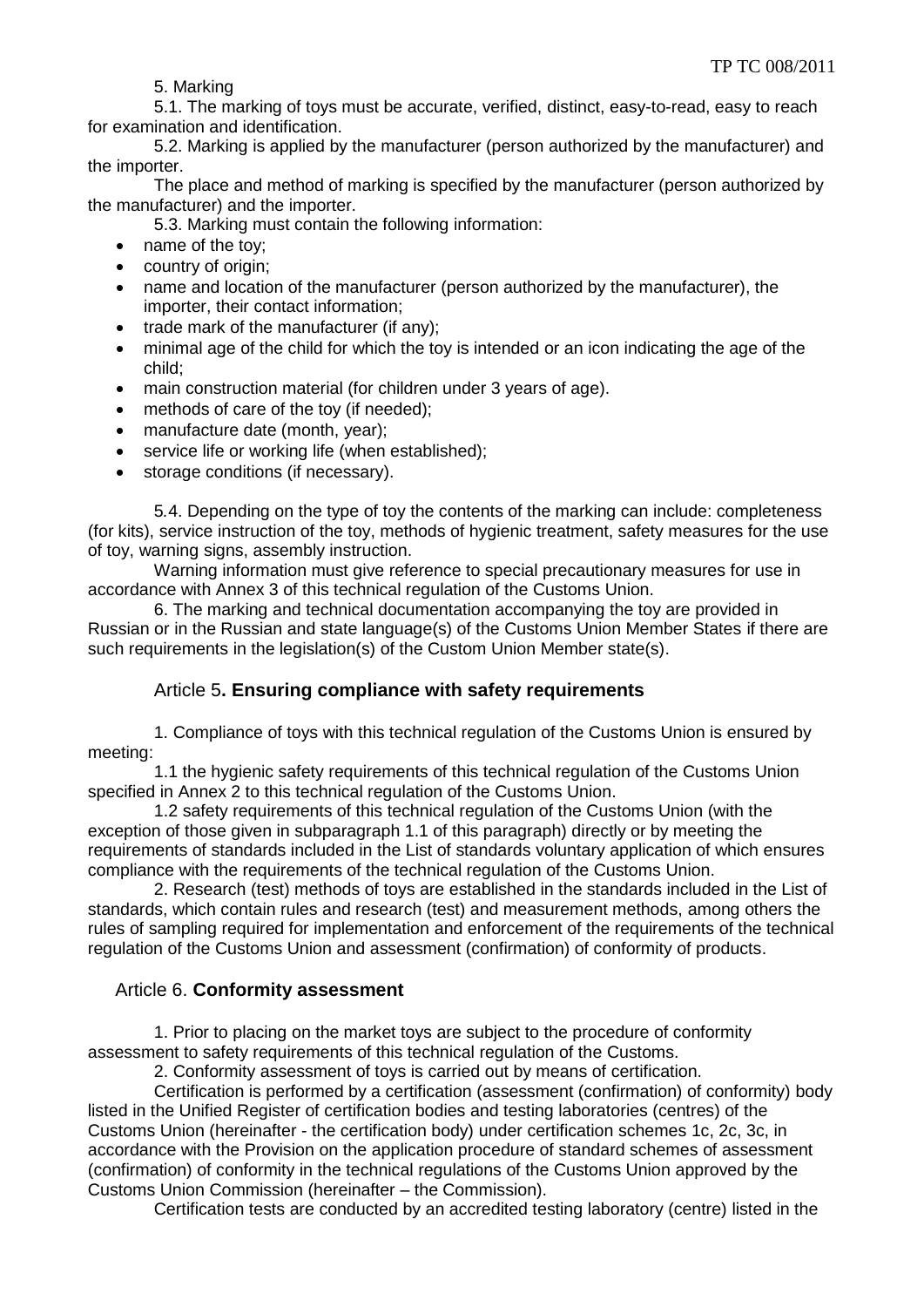Unified Register of certification bodies and testing laboratories (centres) of the Customs Union (hereinafter - the accredited testing laboratory (centre)).

In case of non-application of the standards specified in subparagraph 1.2 of Article 5 of this technical regulation of the Customs Union or if they are unavailable conformity assessment of toys is carried out in the form of certification (schemes 1c, 2c, 3c) if accordance with paragraph 5 of this Article.

3*.* Certification of serially produced toys is carried out under schemes 1c, 2c. Sampling of toys for certification is carried out by the certification body or its authorised persons.

Certification of a batch of toys is carried out under scheme 3c. A batch of toys manufactured in the common customs territory of the Customs Union is presented by the manufacturer, a batch of toys imported into the common customs territory of the Customs Union is presented by the importer or person authorised by the manufacturer. Sampling of toys for certification is carried out by the certification body or its authorised persons.

4. When certifying toys (schemes 1c, 2c, 3c):

4.1. the manufacturer (the person authorised by the manufacturer), the importer submits to a certification body a set of documents confirming the compliance of toys with safety requirements of this technical regulation of the Customs Union which includes:

the document allowing the manufacture of the toy (schemes 1c, 2c);

a color image of the standard sample(s) of the toy;

copies of the design documentation or technical specification of the standard sample(s) of the toy*;*

information on raw products, materials and components, information on their manufacturers and importers (schemes 1c, 2c);

operational documents (if available);

list of standards to be met by the toys from the List of standards specified in subparagraph 1.2 of Article 5 of this technical regulation of the Customs Union (when used by the manufacturer);

certificate of compliance for management system of toy production (scheme 2c); contract (supply contract) or shipping documentation (for a batch of toys) (scheme 3c); 4.2. certification body shall:

4.2.1. identify toys;

4.2.2. organize testing of a sample (samples) of toys for compliance with requirements of standards from the List of standards specified in subparagraph 1.2 of Article 5 of this technical regulation of the Customs Union and shall analyze test report(s).

4.2.3. evaluate production (scheme 1c).

4.2.4. issue a certificate of compliance in accordance with the common form approved by the Commission.

The certificate of compliance for serially produced toys shall be valid for no more than 5 years, the validity of the certificate of compliance for a batch of toys shall not be set up;

4.3. The manufacturer (the person authorized by the manufacturer), the importer shall:

4.3.1. apply unified marking of conformity of products on the market of the Customs

Union;

4.3.2. collect a set of documents for toys which includes:

the documents specified in subparagraph 4.1 of this paragraph; test report(s);

results of the evaluation of production (scheme 1c);

the certificate of compliance.

4.4. certification body shall:

perform inspection control over certified toys by means of:

testing samples in an accredited testing laboratory (centre) and (or) evaluation of production (scheme 1c);

testing samples in an accredited testing laboratory (centre) and analyzing the results of inspection control by a certification body for management system over certified management system of toy production (scheme 2c).

5. When certifying toys in case of non-application of the standards from the List of standards specified in subparagraph 1.2 of Article 5 of this technical regulation of the Customs Union, or in their absence (schemes 1c, 2c, 3c):

5.1. the manufacturer (the person authorised by the manufacturer), the importer submits to a certification body a set of documents confirming the compliance of toys with safety requirements of this technical regulation of the Customs Union which includes: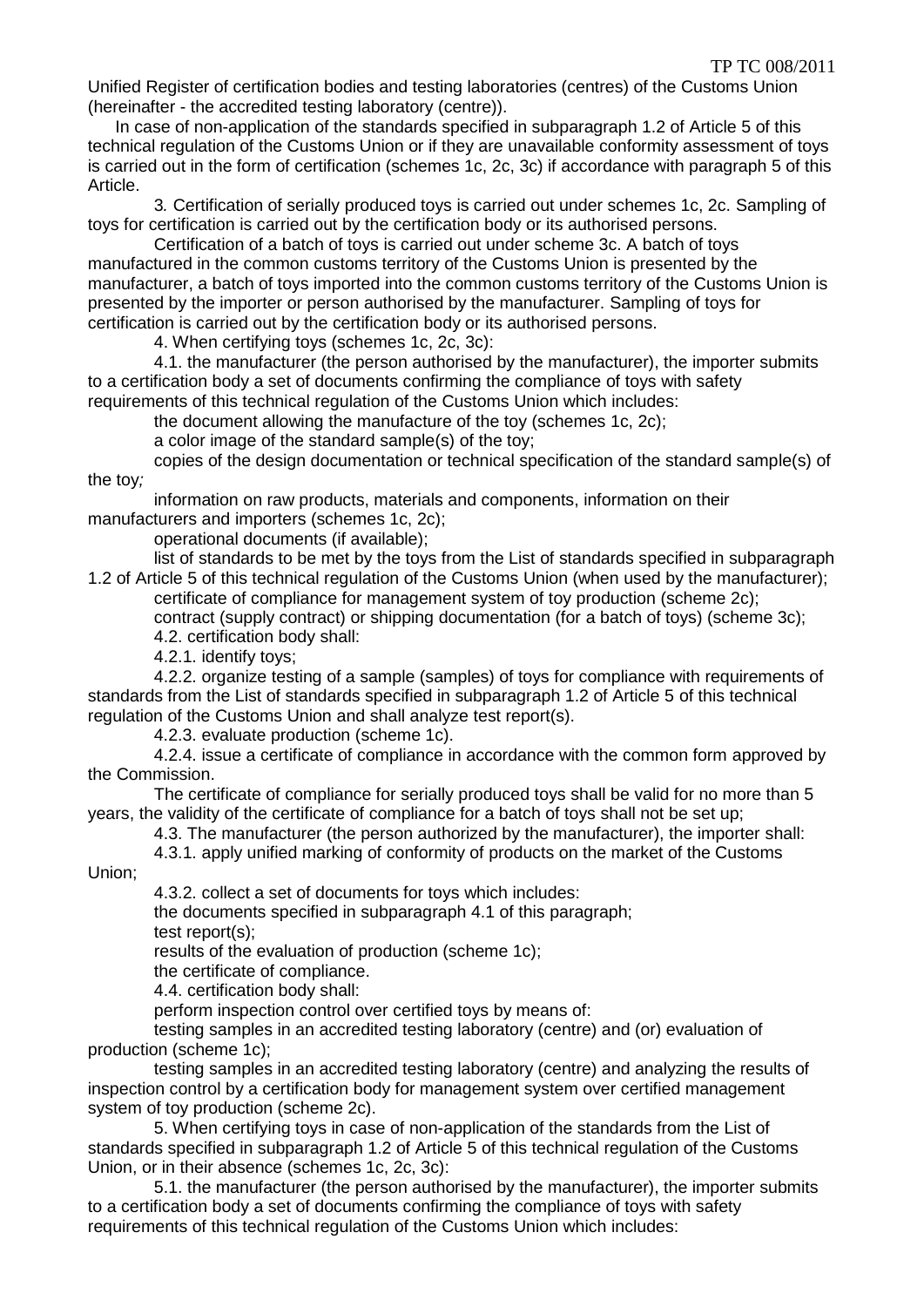the document allowing the manufacture of the toy (schemes 1c, 2c); a color image of the standard sample(s) of the toy;

copies of the design documentation or technical specification of the standard sample(s) of the toy*;*

operational documents (if available);

information on raw products, materials and components, information on their manufacturers and importers (schemes 1c, 2c);

description of adopted technical solutions and risk assessment confirming fulfillment of safety requirements of this technical regulation of the Customs Union;

certificate of compliance for management system of toy production (scheme 2c);

contract (supply contract) or shipping documentation (for a batch of toys) (scheme 3c); 5.2. certification body shall:

5.2.1. identify toys;

5.2.2. certify toys directly for safety requirements of this technical regulation of the Customs Union.

At the same time the certification body shall:

determine specific safety requirements for certified toys on the basis of the safety requirements of this technical regulation of the Customs Union;

analyze the adopted technical solutions and risk assessment performed by the manufacturer confirming the fulfillment of safety requirements of this technical regulation of the Customs Union;

determine the standards establishing research (test) methods from the List of standards referred to in paragraph 2 of Article 5 of this technical regulation of the Customs Union or in their absence determine the control, measurement and test procedures for confirmation of conformity of toys with specific safety requirements;

arrange tests of toys and analyze test report(s);

5.2.3. evaluate the production (scheme 1c);

5.2.4. issue a certificate of compliance under a single form approved by the Commission.

The certificate of compliance for serially produced toys shall be valid for no more than 5 years, the validity of the certificate of compliance for a batch of toys shall not be set up;

5.3. the manufacturer (the person authorized by the manufacturer), the importer shall:

5.3.1. apply unified marking of conformity of products on the market of the Customs Union;

5.3.2. collect a set of documents for toys upon completion of conformity assessment which includes:

the documents specified in subparagraph 5.1 of this paragraph;

test report(s);

results of the evaluation of production (scheme 1c);

the certificate of compliance.

5.4. certification body shall perform inspection control over certified toys by means of:

testing samples in an accredited testing laboratory (centre) and (or) evaluation of production (scheme 1c);

testing samples in an accredited testing laboratory (centre) and analyzing the results of inspection control by a certification body for management system over certified management system of toy production (scheme 2c).

6. A set of documents for toys shall be stored in the territory of the Customs Union Member states:

for toys - at the manufacturer (the person authorized by the manufacturer) within no less than 10 years from the date of phaseout (termination of production) of toys;

for a batch of toys - at the importer within no less than 10 years from the date of sale of the last item from the batch.

#### Article 7. **Unified marking of conformity of products on the market of the Customs Union Member states**

1. Toys complying with safety requirements of this technical regulation of the Customs Union which were subject to the conformity assessment procedure in accordance with Article 6 of this technical regulation of the Customs Union shall bear unified marking of conformity of products on the market of the Customs Union Member states.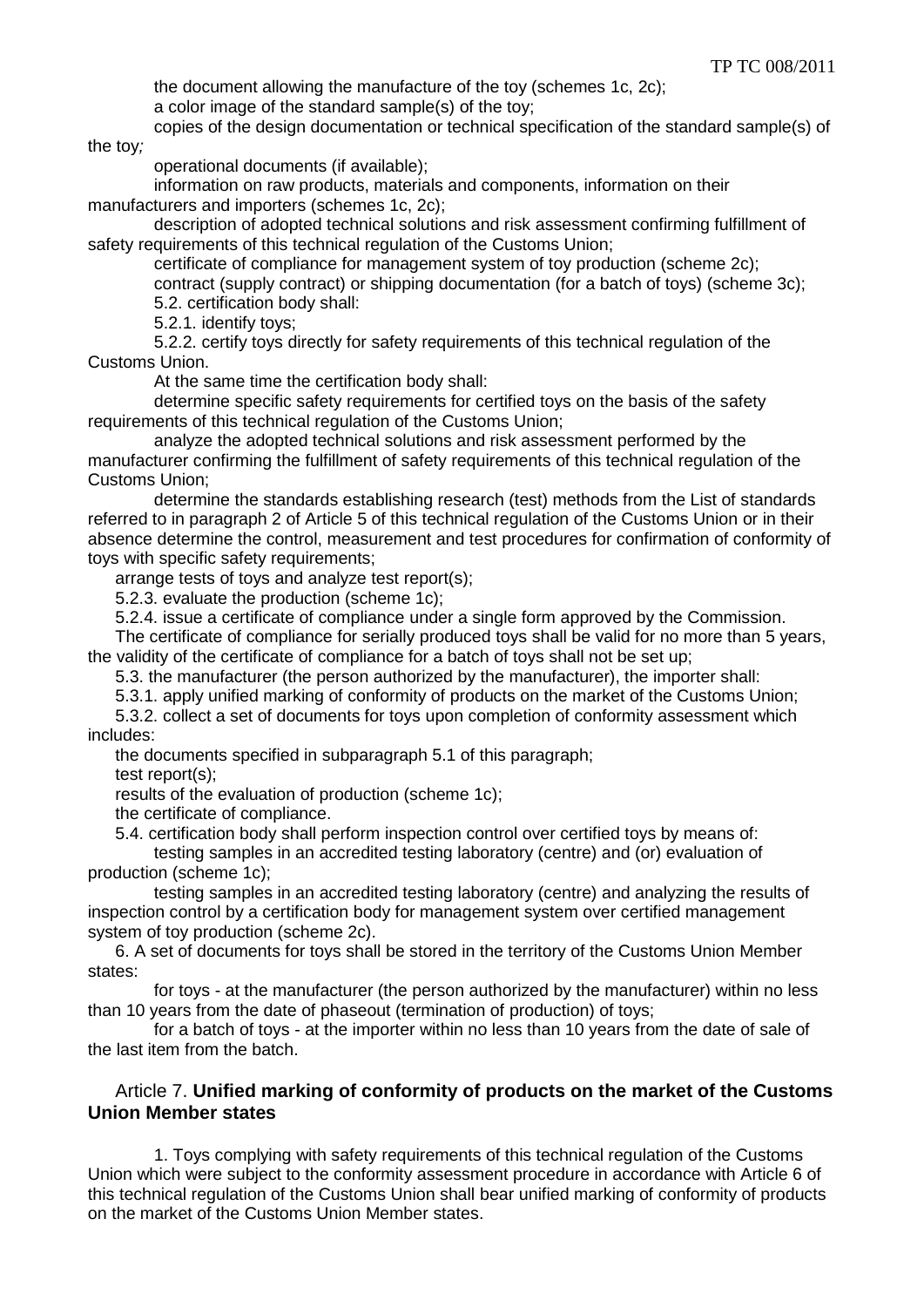2. Unified marking of conformity of products on the market of the Customs Union Member states shall be applied prior to placing of toys on the market.

3. Unified marking of conformity on the market of the Customs Union Member states shall be applied directly on the toy and (or) packaging of the toy (individual, multiple, transport) and (or) the label, medallion, tag (including sewn-in tags), package inserts, and is provided in enclosed operational documents.

Unified marking of conformity of products on the market of the Customs Union Member states shall be applied by any means which ensures distinct and clear image throughout the entire service life of the toy.

For toys consisting of several components the unified marking of conformity of products on the market of the Customs Union Member states shall be applied on those components which can be placed on the market separately.

4. Toys shall be marked with the unified marking of conformity of products on the market of the Customs Union Member states upon their compliance with the requirements of all technical regulations of the Customs Union, EurAsEC which are applied to them and which provide for affixing such a mark.

#### Article 8. **Safeguard clause**

The Customs Union Member states shall be liable to take all measures in order to prohibit placing of toys on the market of the common customs territory of the Customs Union, as well as to withdraw from the market the toys non-complying with safety requirements of this technical regulation of the Customs Union.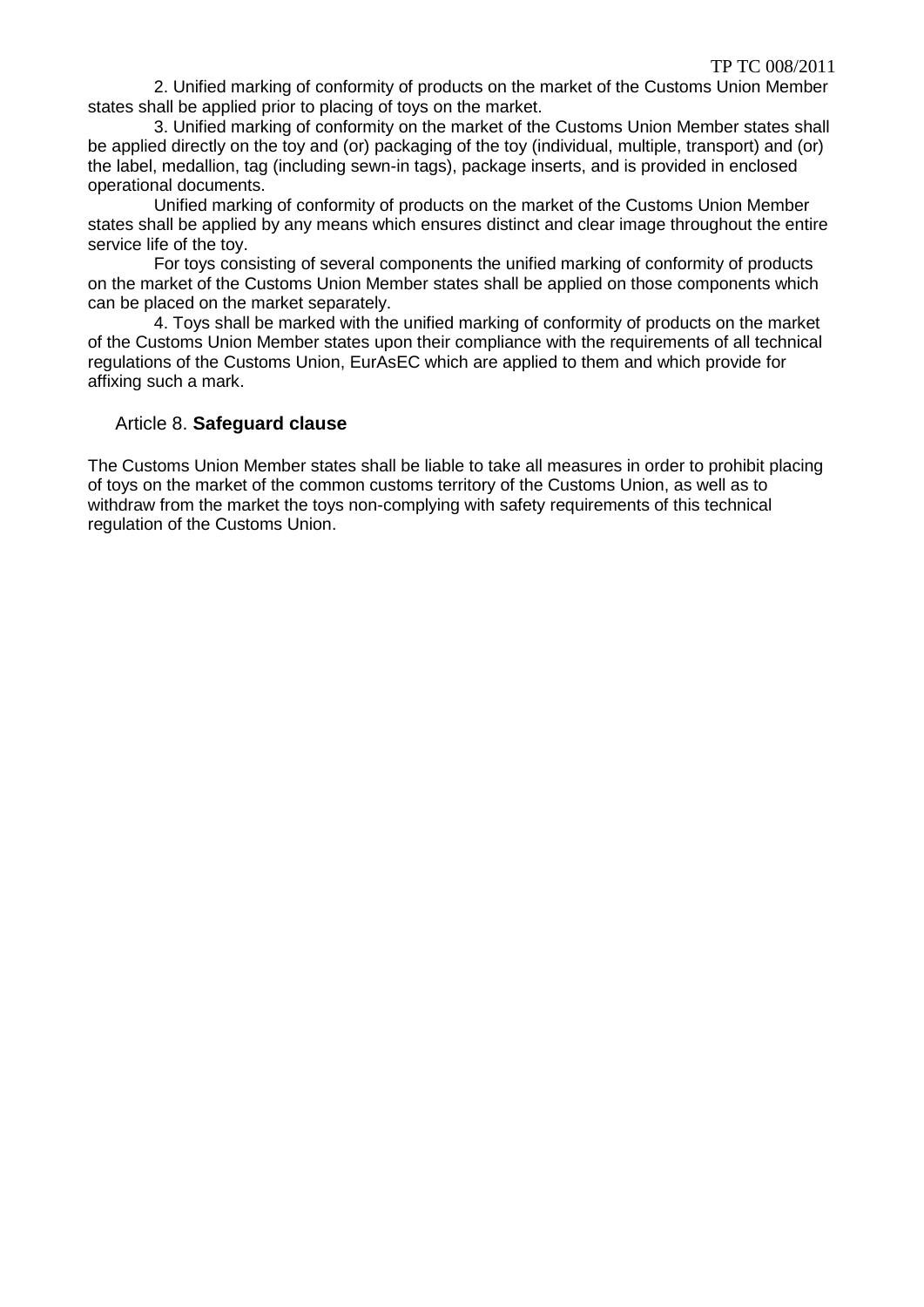**LIST** of items not regarded as toys and not covered by technical regulation "On Safety of Toys" of the Customs Union (ТР TC 008/2011)

1. Christmas-tree decorations, artificial Christmas-trees and their accessories, Christmas lights.

- - 2. Scale models for collecting not suitable for children under 14 years old.
	- 3. Equipment for children's playgrounds.
	- 4. Sports equipment, including underwater.
	- 5. Folk and decorative dolls not intended for children under 14 years old.
	- 6. "Professional" toys located in public spaces for general use.
	- 7. Playing slot-machines.
	- 8. Puzzles containing more than 500 details.
	- 9. Air guns.
	- 10. Catapults and throwers.
	- 11. Projectiles with metal tips.
- 12. Transformers for power-supplied toys, chargers for rechargeable batteries, including those supplied with the toy.
- 13. Items containing heating elements and intended for use in educational processes under the supervision of adults.
	- 14. Vehicles intended for children under 14 years of age with internal combustion engines.
	- 15. Toy cars with steam engines.
	- 16. Bicycles intended for transportation on roads of general use.
	- 17. Toys and games functioning at a nominal voltage of over 24 V.
	- 18. Fire-arms replicas.
	- 19. Imitation jewellery for children.
	- 20. Swimming equipment (e.g., inflatable arm floats).
	- 21. Protective means (goggles, sunglasses, bicycle helmets, skateboarding helmets).
	- 22. Flying toys launched by the child by means of a rubber cord.
	- 23. Bows the length of which exceeds 1200 mm when loosed.
	- 24. Sanitary items made of latex, rubber and silicone elastomers for children.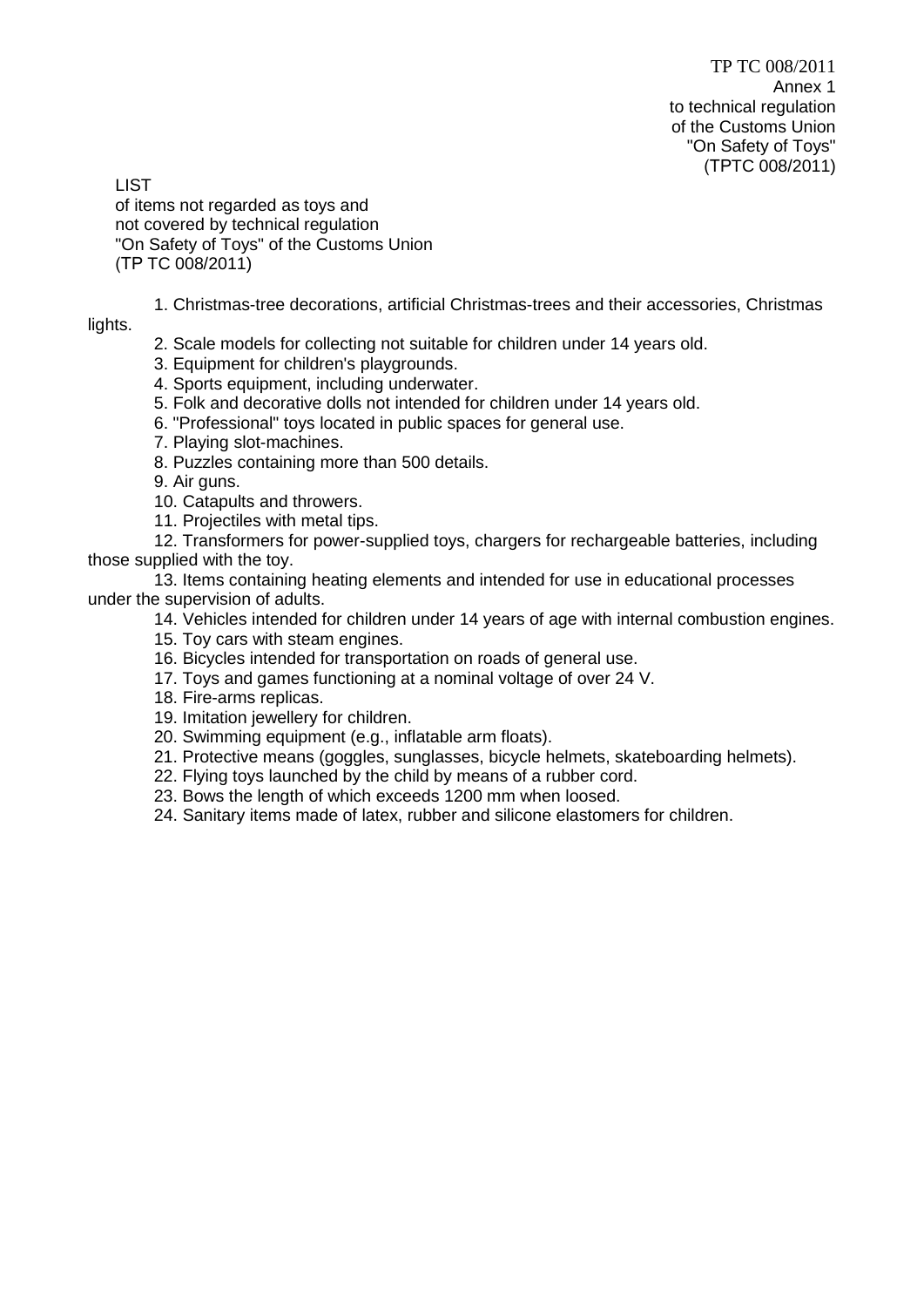Requirements to hygienic safety of toys in accordance with technical regulation "On Safety of Toys" of the Customs Union (ТР TC 008/2011)

1. Requirements to hygienic safety of toys include:

Organoleptic quality (odor, smack);

Physical factors (sound level, level of electrostatic field strength, level of electromagnetic field strength of a radio-frequency range, level of electric field strength, intensity level of the integrated flux of infra-red radiation, level of local vibration, specific effective activity of natural radionuclides);

Sanitary-chemical characteristics (migration of harmful chemical substances into model environments, the list of which is determined depending on a chemical composition of the material and emission norms of harmful chemical substances from toys);

Toxicological-hygienic characteristics (irritant effect on mucous membranes, toxicity

index);

Microbiological characteristics.

2. Organoleptic properties

2.1. The odor intensity of a toy under natural conditions and in aqueous extract shall not

exceed 1 point for toys intended for children under 1 year old, 2 points for children over 1 year old. The odor intensity of a sample and of aqueous extract of toys for children over 3 years old

shall not exceed 2 points.

2.2. Toys intended for children under 3 years old as well as toys contacting the mouth cavity shall not have the smack intensity of more than 1 point.

3. Physical factors

3.1. Sound toys shall meet the following requirements:

The equivalent sound level of toys, with the exception of toys-models for sports, shall amount to:

For children under 3 years old - no more than 60 dBA;

For children from 3 to 6 years old - no more than 65 dBA;

For children over 6 years old - no more than 70 dBA.

The equivalent sound level of toys for outdoor games, with the exception of toys emitting sonic impulses, shall not exceed 75 dBA.

Maximum sound level of toys shall amount to:

For children under 3 years old - no more than 70 dBA;

For children from 3 to 6 years old - no more than 75 dBA;

For children over 6 years old - no more than 80 dBA.

The maximum sound level of toys for outdoor games shall not exceed 85 dBA.

The maximum sound level of toys emitting sonic impulses shall not exceed 90 dBA.

3.2. The level of electrostatic field strength on the surface of toys shall not exceed 15

kV/m.

3.3. The level of electromagnetic field strength radiated by radio-controlled, electronic, and electric toys shall not exceed 25 V/m at the range of frequencies of 0.3 - 300 kHz, 15 V/m at the range of frequencies 0.3 - 3 MHz, 10 V/m at the range of frequencies 3 - 30 MHz, 3 V/m at the range of frequencies 30 - 300 MHz, 10 mcW/cm2 at the range of frequencies 0.3 - 300 GHz.

3.4. The level of electric field strength of power frequency (50 Hz) produced by the toy shall not exceed 0.5 kV/m.

3.5. The intensity level of the integrated flux of infrared radiation shall not exceed 100 W/m2.

3.6. The levels of local vibration in toys having a vibration source shall not exceed 63 dB at the geometric mean frequency of octave bands of 8 Hz and 16 Hz, 69 dB - at 31.5 Hz, 75 dB - at 63 Hz, 81 dB - at 125 Hz, 87 dB - at 250 Hz, 93 dB - at 500 Hz, 99 dB - at 1000 Hz. The corrected level of vibration acceleration shall not exceed 66 dB.

3.7. Specific effective activity of natural radionuclides in natural materials and articles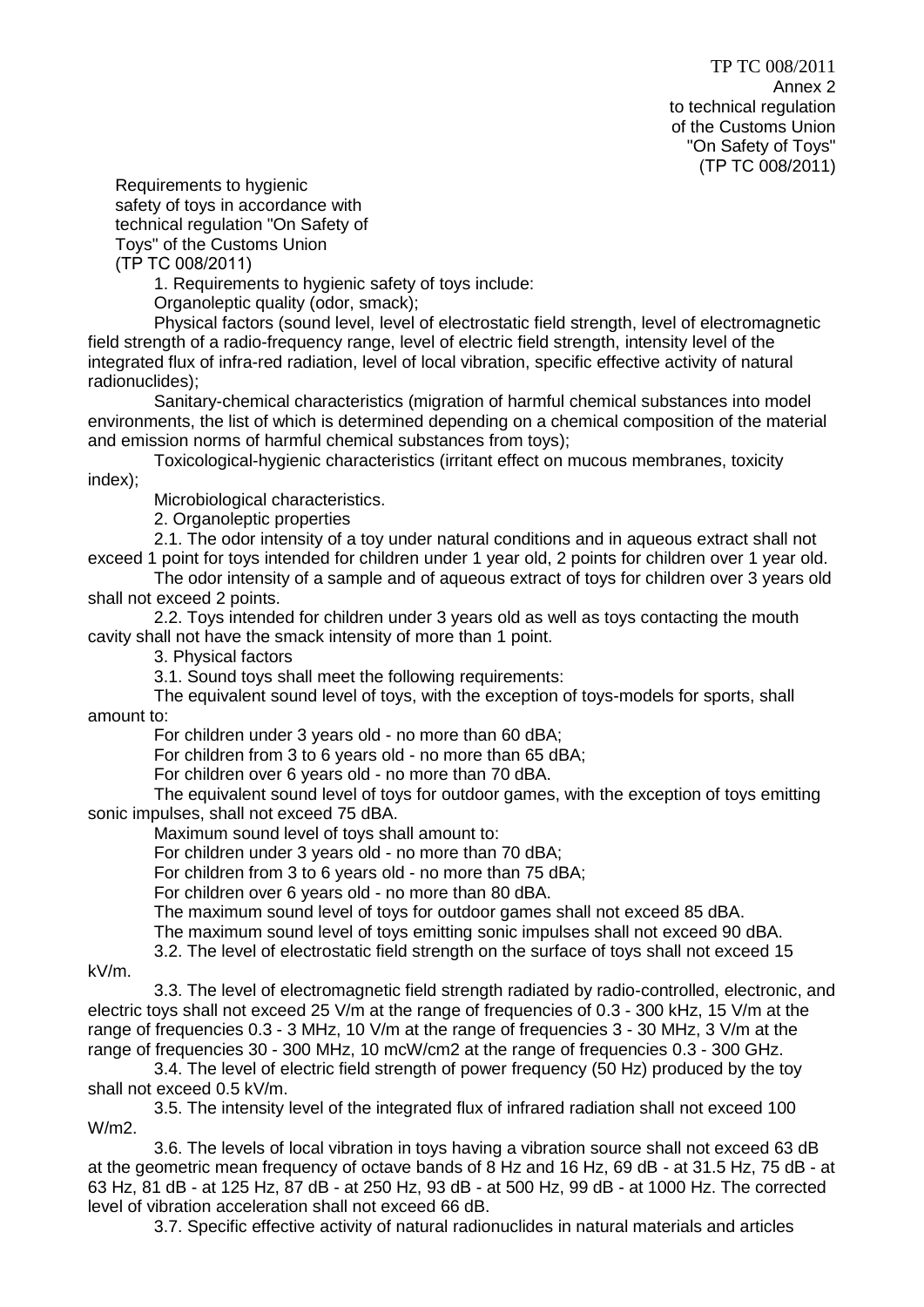manufactured from them which are parts of playing kits, artistic kits for children shall not exceed 370 Bq/kg.

4. Sanitary-chemical characteristics

4.1. The level of migration into the model environment (water, air) of harmful chemical substances from toys shall not exceed rates provided in Table 1.

Table 1

| Name of materials,        | Name of detectable                            | <b>Migration level</b>                                   |                                           |  |
|---------------------------|-----------------------------------------------|----------------------------------------------------------|-------------------------------------------|--|
| articles                  | harmful substance                             | Water environment<br>(mg/dm <sub>3</sub> ), no more than | Air (mg/m <sub>3</sub> ), no more<br>than |  |
| Cyanoethylene-            | $\alpha$ -methylstyrene                       | 0.1                                                      | 0.04                                      |  |
| styrenebutadiene plastics | cyanoethylene                                 | 0.02                                                     | 0.03                                      |  |
|                           | amagol                                        | 0.003                                                    | 0.04                                      |  |
|                           | benzene                                       | 0.01                                                     | 0.1                                       |  |
|                           | dimethylbenzenes (a<br>mixture of isomerides) | 0.05                                                     | 0.2                                       |  |
|                           | styrene                                       | 0.01                                                     | 0.002                                     |  |
|                           | toluene                                       | 0.5                                                      | 0.6                                       |  |
|                           | ethyl benzene                                 | 0.01                                                     | 0.02                                      |  |
| Polystyrene and           | cyanoethylene                                 | 0.02                                                     | 0.03                                      |  |
| styrene copolymers        | aldehyde                                      | 0.2                                                      | 0.01                                      |  |
|                           | dimethyl ketone                               | 0.1                                                      | 0.35                                      |  |
|                           | amagol                                        | 0.003                                                    | 0.04                                      |  |
|                           | benzene                                       | 0.01                                                     | 0.1                                       |  |
|                           | butadiene                                     | 0.05                                                     | 1.0                                       |  |
|                           | dimethylbenzenes (a<br>mixture of isomerides) | 0.05                                                     | 0.2                                       |  |
|                           | cumene<br>(isopropylbenzene)                  | 0.1                                                      | 0.014                                     |  |
|                           | methylmethacrylate                            | 0.25                                                     | 0.01                                      |  |
|                           | butyl alcohol                                 | 0.5                                                      | 0.1                                       |  |
|                           | methyl alcohol                                | 0.2                                                      | 0.5                                       |  |
|                           | styrene                                       | 0.01                                                     | 0.002                                     |  |
|                           | toluene                                       | 0.5                                                      | 0.6                                       |  |
|                           | formaldehyde                                  | 0.1                                                      | $0.003*$                                  |  |
|                           | ethyl benzene                                 | 0.01                                                     | 0.02                                      |  |
| Materials on the          | aldehyde                                      | 0.2                                                      | 0.01                                      |  |
| basis of polyolefinels    | dimethyl ketone                               | 0.1                                                      | 0.35                                      |  |
|                           | hexane                                        | 0.1                                                      | $\blacksquare$                            |  |
|                           | 1-hexene                                      | $\blacksquare$                                           | 0.085                                     |  |
|                           | heptane                                       | 0.1                                                      | $\blacksquare$                            |  |
|                           | heptene                                       | -                                                        | 0.065                                     |  |
|                           | isopropyl alcohol                             | 0.1                                                      | 0.6                                       |  |
|                           | butyl alcohol                                 | 0.5                                                      | 0.1                                       |  |
|                           | isobutyl alcohol                              | 0.5                                                      | 0.1                                       |  |
|                           | methyl alcohol                                | 0.2                                                      | 0.5                                       |  |

Sanitary-chemical characteristics for toys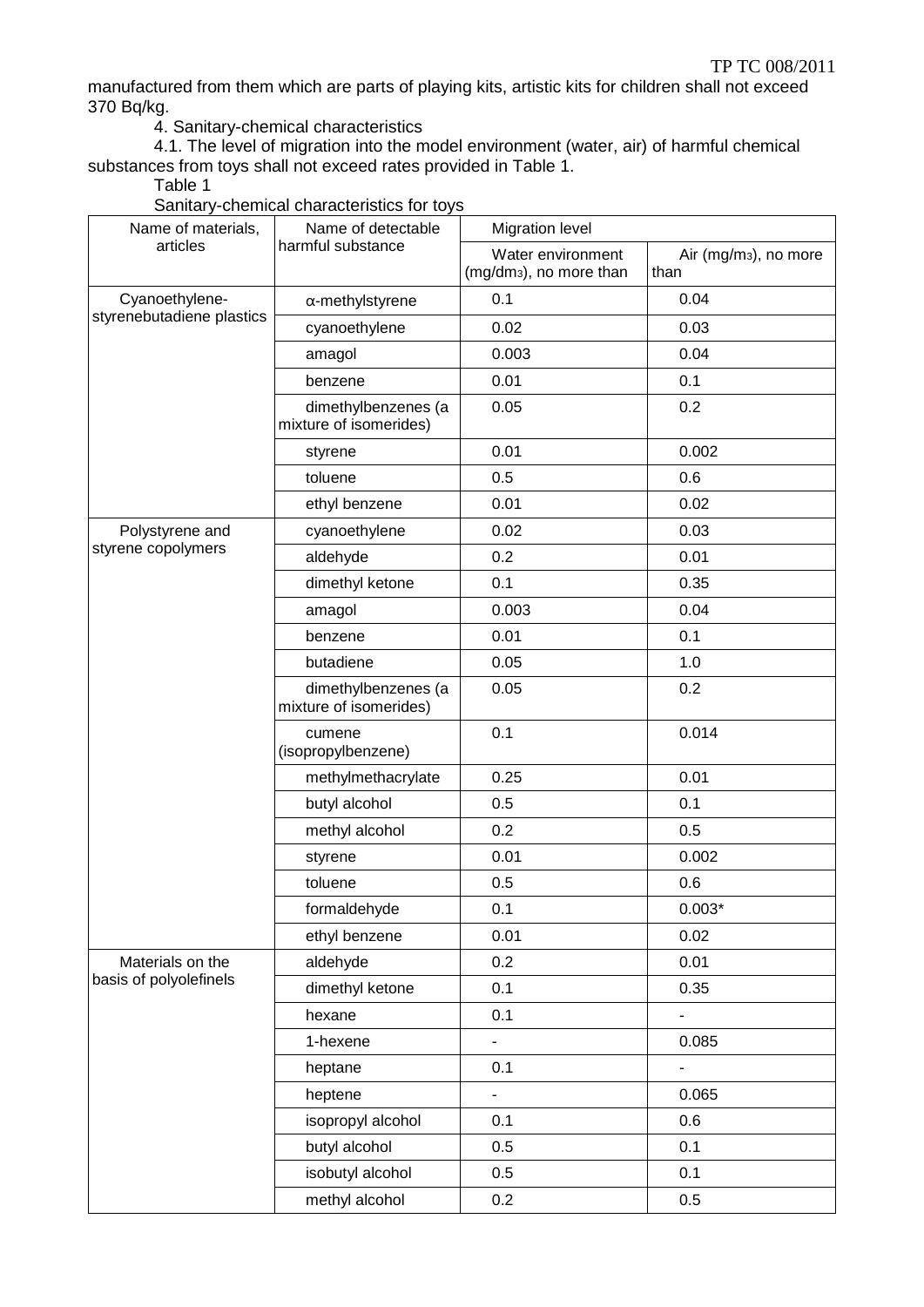| Name of materials,     | Name of detectable            | <b>Migration level</b>                                   |                                           |  |
|------------------------|-------------------------------|----------------------------------------------------------|-------------------------------------------|--|
| articles               | harmful substance             | Water environment<br>(mg/dm <sub>3</sub> ), no more than | Air (mg/m <sub>3</sub> ), no more<br>than |  |
|                        | propyl alcohol                | 0.1                                                      | 0.3                                       |  |
|                        | formaldehyde                  | 0.1                                                      | $0.003*$                                  |  |
|                        | ethyl acetate                 | 0.1                                                      | 0.1                                       |  |
| Polymerides on the     | aldehyde                      | 0.2                                                      | 0.01                                      |  |
| basis of vinyl acetate | vinyl acetate                 | 0.2                                                      | 0.15                                      |  |
|                        | hexane                        | 0.1                                                      | $\overline{a}$                            |  |
|                        | heptane                       | 0.1                                                      |                                           |  |
|                        | formaldehyde                  | 0.1                                                      | $0.003*$                                  |  |
| polyvinyl chlorides    | aldehyde                      | 0.2<br>0.01                                              |                                           |  |
|                        | dimethyl ketone               | 0.1                                                      | 0.35                                      |  |
|                        | benzene                       | 0.01                                                     | 0.1                                       |  |
|                        | vinyl chloride                | 0.01                                                     | 0.01                                      |  |
|                        | dibutyl phthalate**           | not allowed                                              | not allowed                               |  |
|                        | dimethyl phthalate            | 0.3                                                      | 0.007                                     |  |
|                        | dioctylphthalate              | 2.0                                                      | 0.02                                      |  |
|                        | diethyl phthalate             | 3.0                                                      | 0.01                                      |  |
|                        | butyl alcohol                 | 0.5                                                      | 0.1                                       |  |
|                        | isobutyl alcohol              | 0.5                                                      | 0.1                                       |  |
|                        | isopropyl alcohol             | 0.1                                                      | 0.6                                       |  |
|                        | methyl alcohol                | 0.2                                                      | 0.5                                       |  |
|                        | propyl alcohol                | 0.1                                                      | 0.3                                       |  |
|                        | toluene                       | 0.5                                                      | 0.6                                       |  |
|                        | phenol***                     | 0.05                                                     | 0.003                                     |  |
|                        | total number of<br>phenols*** | 0.1                                                      | $\overline{\phantom{0}}$                  |  |
|                        | zinc                          | 1.0                                                      | $\overline{\phantom{0}}$                  |  |
|                        | stannum                       | 2.0                                                      |                                           |  |
| Isocyanate plastics    | aldehyde                      | 0.2                                                      | 0.01                                      |  |
|                        | dimethyl ketone               | 0.1                                                      | 0.35                                      |  |
|                        | benzene                       | 0.01                                                     | 0.1                                       |  |
|                        | butyl acetate                 | 0.1                                                      | 0.1                                       |  |
|                        | isopropyl alcohol             | 0.1                                                      | 0.6                                       |  |
|                        | methyl alcohol                | 0.2                                                      | 0.5                                       |  |
|                        | propyl alcohol                | 0.1                                                      | 0.3                                       |  |
|                        | toluene                       | 0.5                                                      | 0.6                                       |  |
|                        | formaldehyde                  | 0.1                                                      | $0.003*$                                  |  |
|                        | ethyl acetate                 | 0.1                                                      | 0.1                                       |  |
|                        | ethylene glycol               | 1.0                                                      | 1.0                                       |  |
| Polyamide plastics     | benzene                       | 0.01                                                     | 0.1                                       |  |
|                        | hexamethylene<br>diamine      | 0.01                                                     | 0.001                                     |  |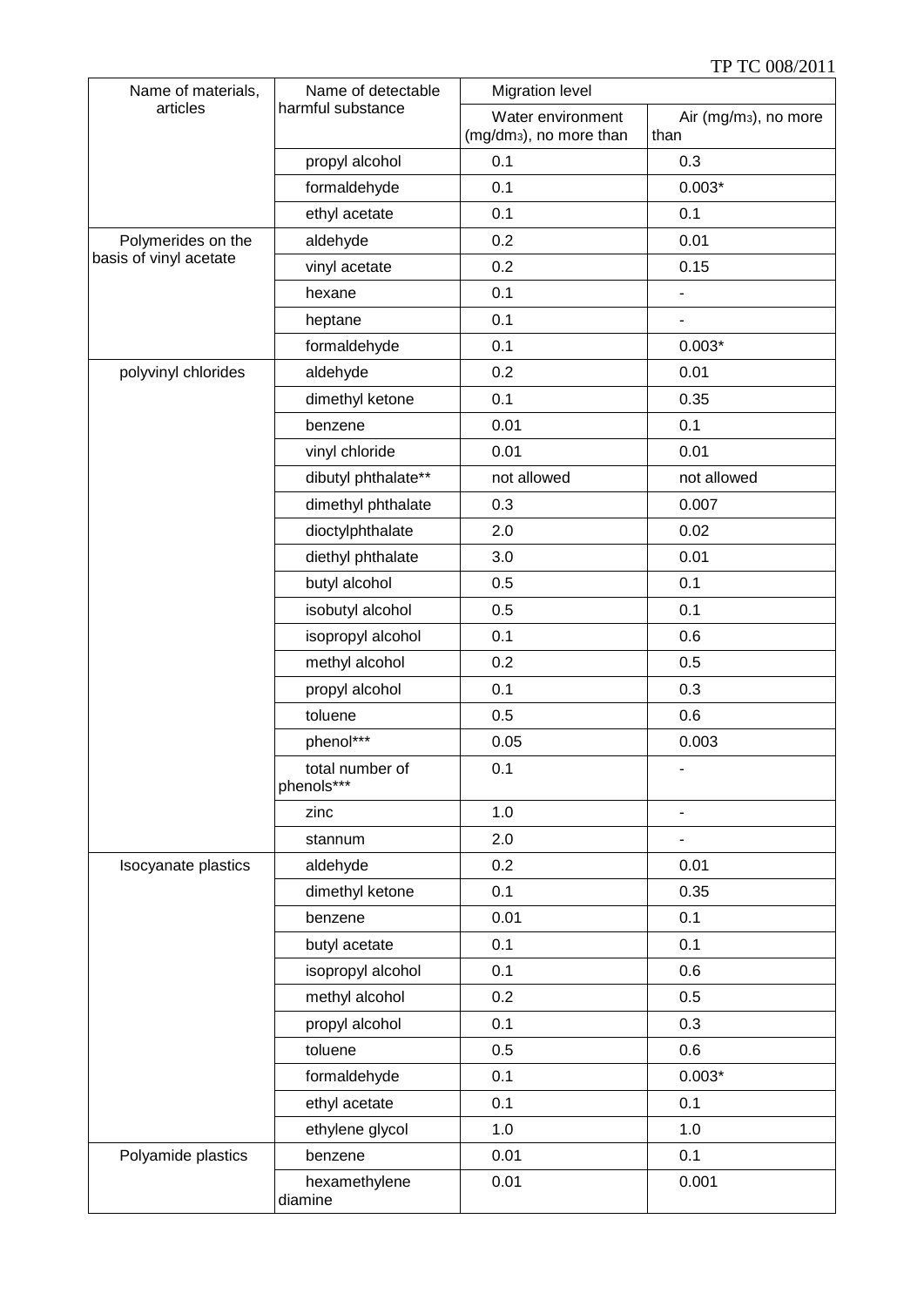| Name of materials,                           | Name of detectable             | <b>Migration level</b>                                   |                                           |  |
|----------------------------------------------|--------------------------------|----------------------------------------------------------|-------------------------------------------|--|
| articles                                     | harmful substance              | Water environment<br>(mg/dm <sub>3</sub> ), no more than | Air (mg/m <sub>3</sub> ), no more<br>than |  |
|                                              | $e-$<br>ketohexamethylenifnine | 0.5                                                      | 0.06                                      |  |
|                                              | methyl alcohol                 | 0.2                                                      | 0.5                                       |  |
|                                              | phenol***                      | 0.05                                                     | 0.003                                     |  |
|                                              | total number of<br>phenols***  | 0.1                                                      |                                           |  |
| Acrylic plastic                              | cyanoethylene                  | 0.02                                                     | 0.03                                      |  |
|                                              | hexane                         | 0.1                                                      | $\overline{\phantom{0}}$                  |  |
|                                              | heptane                        | 0.1                                                      |                                           |  |
|                                              | methylmethacrylate             | 0.25                                                     | 0.01                                      |  |
| Materials on the                             | aldehyde                       | 0.2                                                      | 0.01                                      |  |
| basis of polyester plastics                  | dimethyl ketone                | 0.1                                                      | 0.35                                      |  |
|                                              | methyl acetate                 | 0.1                                                      | 0.07                                      |  |
|                                              | methyl alcohol                 | 0.2                                                      | 0.5                                       |  |
|                                              | propyl alcohol                 | 0.1                                                      | 0.3                                       |  |
|                                              | phenol***                      | 0.05                                                     | 0.003                                     |  |
|                                              | total number of<br>phenols***  | 0.1                                                      |                                           |  |
|                                              | formaldehyde                   | 0.1                                                      | $0.003*$                                  |  |
| Polyethylene-                                | aldehyde                       | 0.2                                                      | 0.01                                      |  |
| terephthalate and<br>copolymers on the basis | dimethyl ketone                | 0.1                                                      | 0.35                                      |  |
| of terephthalic acid                         | dimethyl<br>terephthalate      | 1.5                                                      | 0.01                                      |  |
|                                              | butyl alcohol                  | 0.5                                                      | 0.1                                       |  |
|                                              | isobutyl alcohol               | 0.5                                                      | 0.1                                       |  |
|                                              | methyl alcohol                 | 0.2                                                      | 0.5                                       |  |
|                                              | formaldehyde                   | 0.1                                                      | $0.003*$                                  |  |
|                                              | ethylene glycol                | 1.0                                                      | 1.0                                       |  |
| Polycarbonate                                | diphenylolpropane              | 0.01                                                     | 0.04                                      |  |
|                                              | methylene chloride             | 7.5                                                      |                                           |  |
|                                              | phenol***                      | 0.05                                                     | 0.003                                     |  |
|                                              | total number of<br>phenols***  | 0.1                                                      |                                           |  |
|                                              | benzene chloride               | 0.02                                                     | 0.1                                       |  |
| Phenolic plastics and                        | aldehyde                       | 0.2                                                      | 0.01                                      |  |
| aminoplastics                                | phenol***                      | 0.05                                                     | 0.003                                     |  |
|                                              | total number of<br>phenols***  | 0.1                                                      |                                           |  |
|                                              | formaldehyde                   | 0.1                                                      | $0.003*$                                  |  |
| Polymeric materials                          | aldehyde                       | 0.2                                                      | 0.01                                      |  |
| on the basis on epoxide<br>resin             | phenol***                      | 0.05                                                     | 0.003                                     |  |
|                                              | total number of<br>phenols***  | 0.1                                                      | $\overline{\phantom{0}}$                  |  |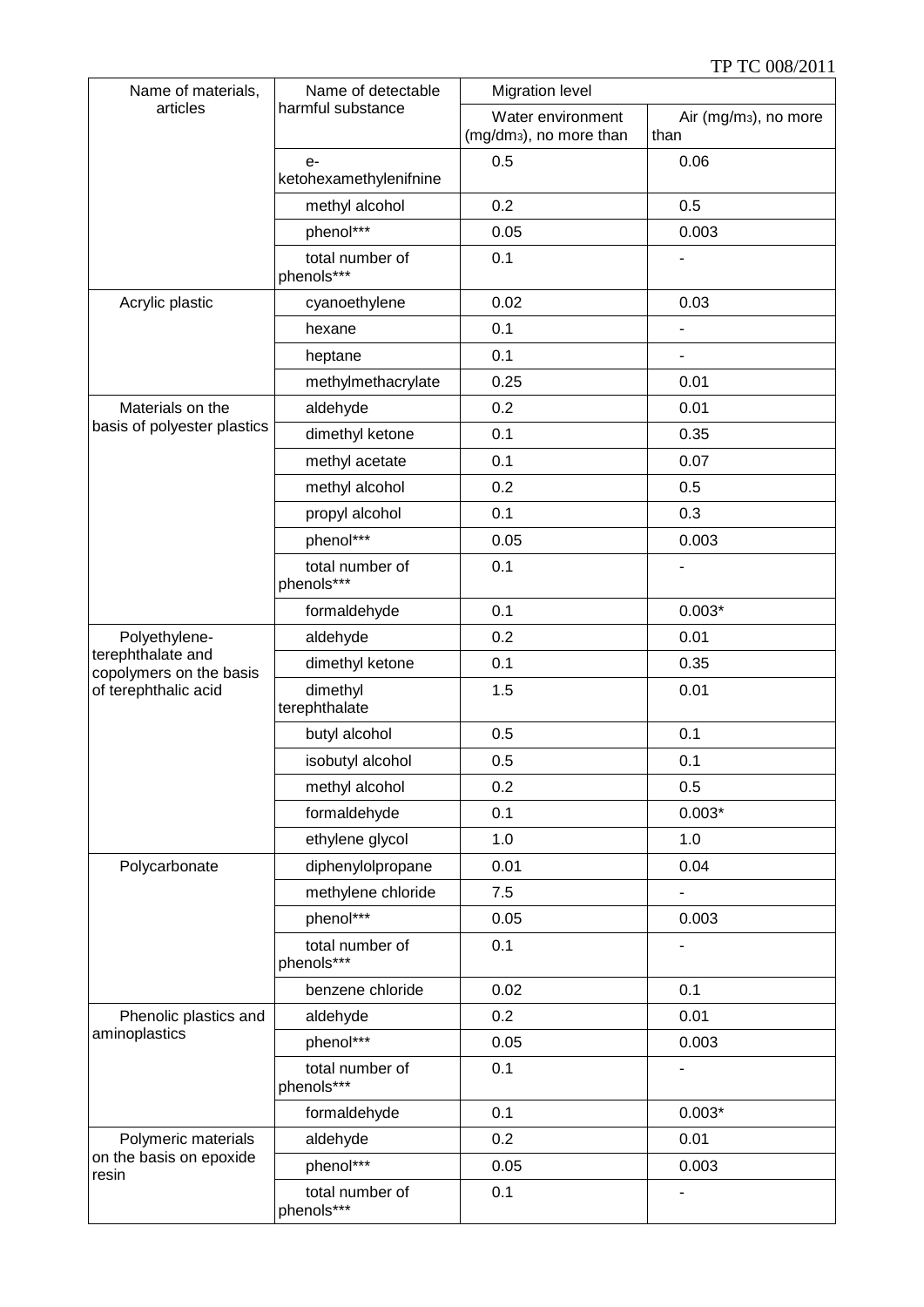| Name of materials,  | Name of detectable                                               | <b>Migration level</b>                                   |                                           |  |
|---------------------|------------------------------------------------------------------|----------------------------------------------------------|-------------------------------------------|--|
| articles            | harmful substance                                                | Water environment<br>(mg/dm <sub>3</sub> ), no more than | Air (mg/m <sub>3</sub> ), no more<br>than |  |
|                     | formaldehyde                                                     | 0.1                                                      | $0.003*$                                  |  |
|                     | chloromethyl oxirane                                             | 0.1                                                      | 0.2                                       |  |
| Paraffins and waxes | aldehyde                                                         | 0.2                                                      | 0.01                                      |  |
|                     | dimethyl ketone                                                  | 0.1                                                      | 0.35                                      |  |
|                     | benzapyrene**                                                    | not allowed                                              | not allowed                               |  |
|                     | hexane                                                           | 0.1                                                      | $\overline{a}$                            |  |
|                     | heptane                                                          | 0.1                                                      | $\overline{\phantom{a}}$                  |  |
|                     | butyl alcohol                                                    | 0.5                                                      | 0.1                                       |  |
|                     | methyl alcohol                                                   | 0.2                                                      | 0.5                                       |  |
|                     | toluene                                                          | 0.5                                                      | 0.6                                       |  |
|                     | formaldehyde                                                     | 0.1                                                      | $0.003*$                                  |  |
| Rubber-latex        | agidol 2                                                         | 2.0                                                      | $\blacksquare$                            |  |
| compositions        | agidol 40                                                        | 1.0                                                      | $\blacksquare$                            |  |
|                     | cyanoethylene                                                    | 0.02                                                     | 0.03                                      |  |
|                     | altax                                                            | 0.4                                                      |                                           |  |
|                     | acetyl benzene                                                   | 0.1                                                      | 0.003                                     |  |
|                     | benzapyrene**                                                    | not allowed                                              | not allowed                               |  |
|                     | vulcacite (zinc<br>carbamilic ether)                             | 1.0                                                      |                                           |  |
|                     | zinc dimethyl<br>dithiocarbamate                                 | 0.6                                                      | $\blacksquare$                            |  |
|                     | zinc diethyl<br>dithiocarbamate                                  | 0.5                                                      | $\overline{a}$                            |  |
|                     | dimethyl phthalate                                               | 0.3                                                      | 0.007                                     |  |
|                     | dibutyl phthalate**                                              | not allowed                                              | not allowed                               |  |
|                     | dioctylphthalate                                                 | 2.0                                                      | 0.02                                      |  |
|                     | diethyl phthalate                                                | 3.0                                                      | 0.01                                      |  |
|                     | diphenylguanidine                                                | 0.5                                                      | $\overline{a}$                            |  |
|                     | captax (2-<br>mercaptobenzothiazole)                             | 0.4                                                      |                                           |  |
|                     | styrene (vinyl<br>benzene)                                       | 0.01                                                     | 0.002                                     |  |
|                     | sulfenamide Z<br>(cyclohexyl-2-<br>benzothiazole<br>sulfenimide) | 0.4                                                      |                                           |  |
|                     | thiuram D<br>(tetramethylthiuram<br>disulfide)                   | 0.5                                                      |                                           |  |
|                     | thiuram E<br>(tetraethylthiuram<br>disulfide)                    | 0.5                                                      |                                           |  |
|                     | zinc                                                             | 1.0                                                      | $\blacksquare$                            |  |
| Silicone plastics   | aldehyde                                                         | 0.2                                                      | 0.01                                      |  |
|                     | benzene                                                          | 0.01                                                     | 0.1                                       |  |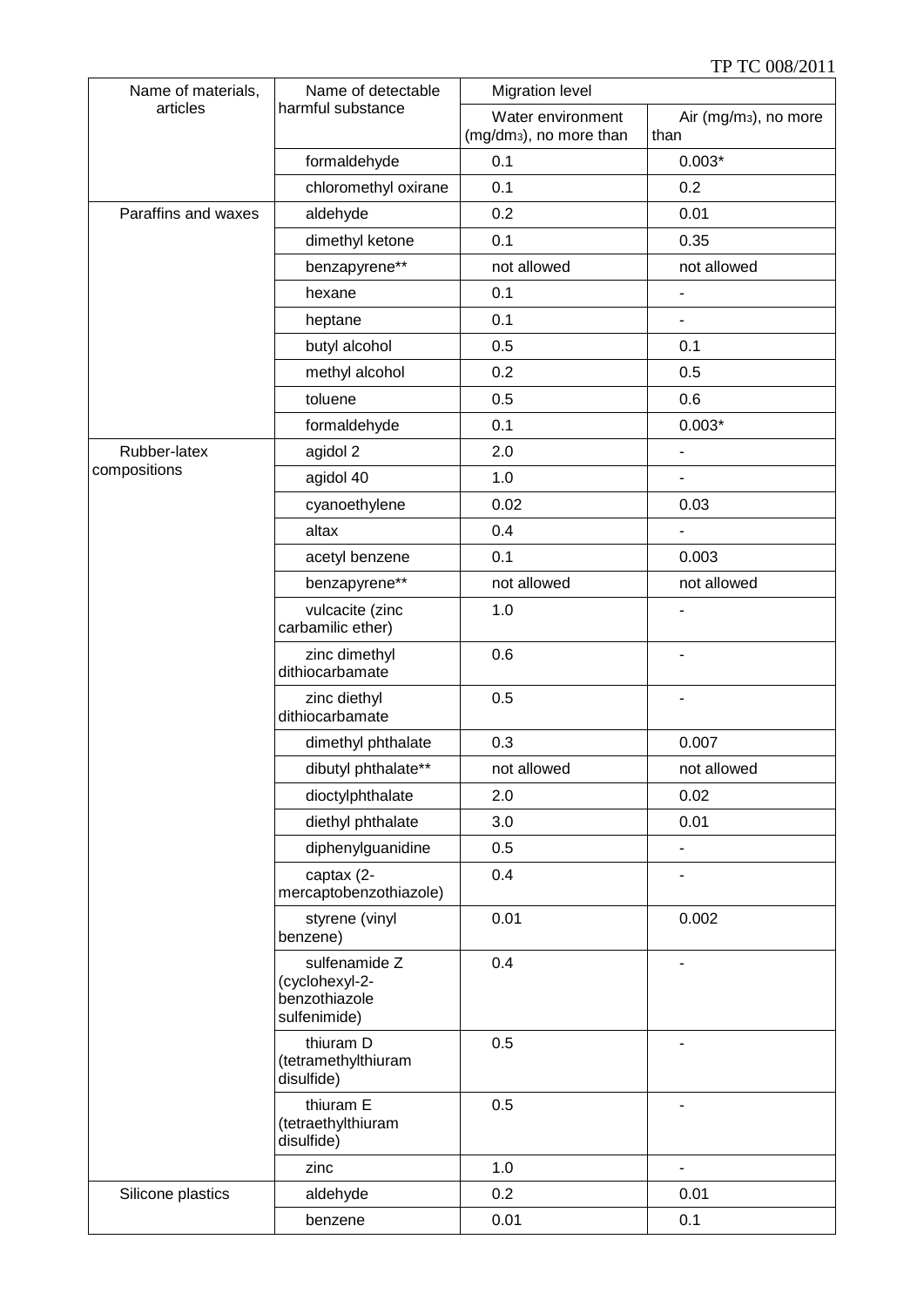| Name of materials, | Name of detectable                            | <b>Migration level</b>                                   |                                           |  |
|--------------------|-----------------------------------------------|----------------------------------------------------------|-------------------------------------------|--|
| articles           | harmful substance                             | Water environment<br>(mg/dm <sub>3</sub> ), no more than | Air (mg/m <sub>3</sub> ), no more<br>than |  |
|                    | butyl alcohol                                 | 0.5                                                      | 0.1                                       |  |
|                    | methyl alcohol                                | 0.2                                                      | 0.5                                       |  |
|                    | phenol***                                     | 0.05                                                     | 0.003                                     |  |
|                    | total number of<br>phenols***                 | 0.1                                                      |                                           |  |
|                    | formaldehyde                                  | 0.1                                                      | $0.003*$                                  |  |
| Paper, cardboard   | aldehyde                                      | 0.2                                                      | 0.01                                      |  |
|                    | dimethyl ketone                               | 0.1                                                      | 0.35                                      |  |
|                    | benzene                                       | 0.01                                                     | 0.1                                       |  |
|                    | butyl acetate                                 | 0.1                                                      | 0.1                                       |  |
|                    | dimethylbenzenes (a<br>mixture of isomerides) | 0.05                                                     | 0.2                                       |  |
|                    | butyl alcohol                                 | 0.5                                                      | 0.1                                       |  |
|                    | isobutyl alcohol                              | 0.5                                                      | 0.1                                       |  |
|                    | methyl alcohol                                | 0.2                                                      | 0.5                                       |  |
|                    | isopropyl alcohol                             | 0.1                                                      | 0.6                                       |  |
|                    | toluene                                       | 0.5                                                      | 0.6                                       |  |
|                    | formaldehyde                                  | 0.1                                                      | $0.003*$                                  |  |
|                    | ethyl acetate                                 | 0.1                                                      | 0.1                                       |  |
|                    | zinc                                          | 1.0                                                      |                                           |  |
| Timber             | aldehyde                                      | 0.2                                                      | 0.01                                      |  |
|                    | butyl alcohol                                 | 0.5                                                      | 0.1                                       |  |
|                    | isobutyl alcohol                              | 0.5                                                      | 0.1                                       |  |
|                    | methyl alcohol                                | 0.2                                                      | 0.5                                       |  |
|                    | isopropyl alcohol                             | 0.1                                                      | 0.6                                       |  |
|                    | phenol***                                     | 0.05                                                     | 0.003                                     |  |
|                    | total number of<br>phenols***                 | 0.1                                                      |                                           |  |
|                    | formaldehyde                                  | 0.1                                                      | $0.003*$                                  |  |
| Ceramics,          | aluminium                                     | 0.5                                                      |                                           |  |
| glassworks         | barium                                        | 0.5                                                      |                                           |  |
|                    | zinc                                          | 1.0                                                      | $\overline{\phantom{0}}$                  |  |
|                    | titanium                                      | 0.1                                                      | $\overline{\phantom{0}}$                  |  |
| Artificial fur and | cyanoethylene                                 | 0.02                                                     | 0.03                                      |  |
| textiles           | dimethyl ketone                               | 0.1                                                      | 0.35                                      |  |
|                    | benzene                                       | 0.01                                                     | 0.1                                       |  |
|                    | vinyl acetate                                 | 0.2                                                      | 0.15                                      |  |
|                    | methyl alcohol                                | 0.2                                                      | 0.5                                       |  |
|                    | toluene                                       | 0.5                                                      | 0.6                                       |  |
|                    | phenol***                                     | 0.05                                                     | 0.003                                     |  |
|                    | total number of                               | 0.1                                                      | $\overline{\phantom{a}}$                  |  |
|                    | phenols***                                    |                                                          |                                           |  |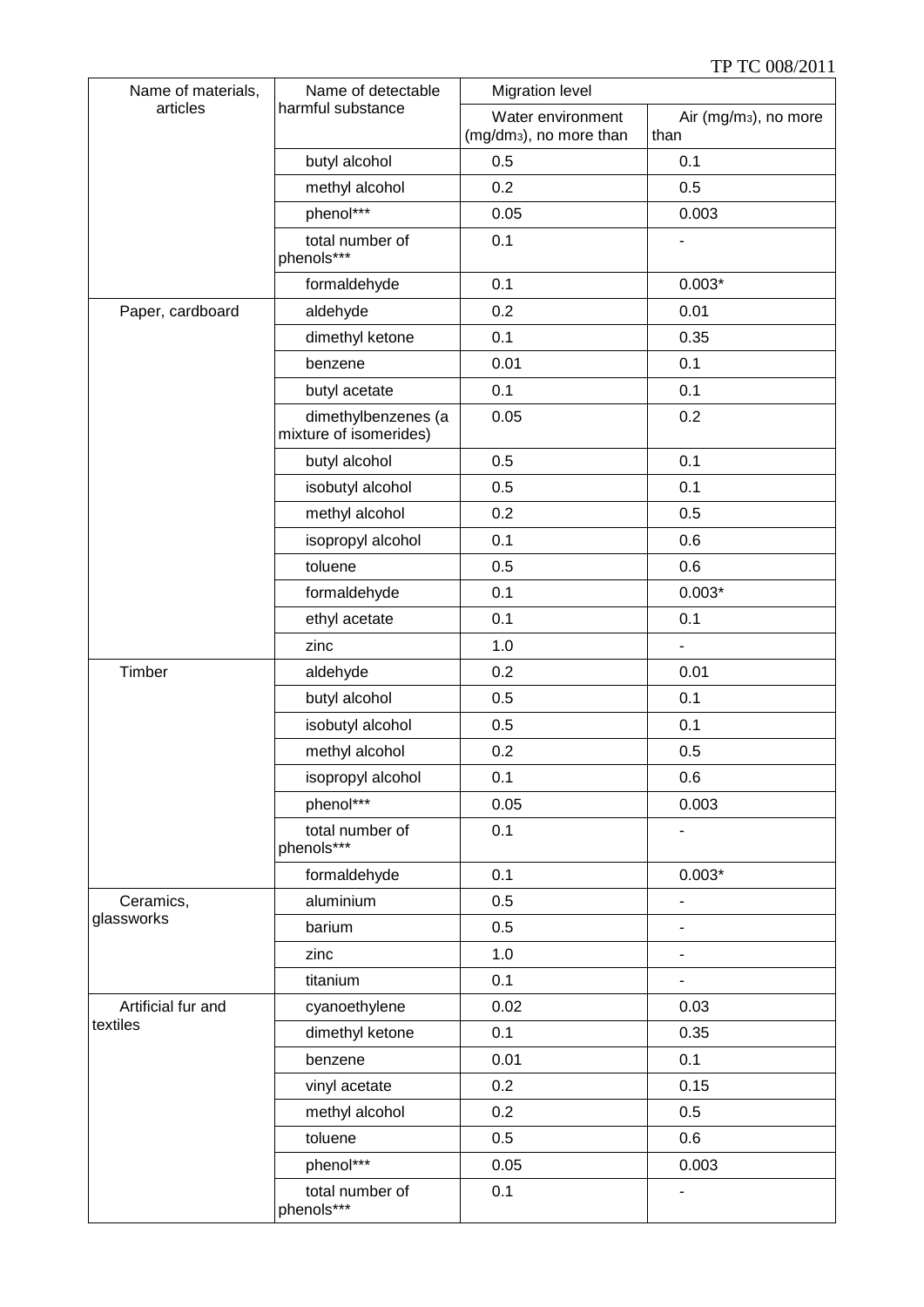| Name of materials,                                                     | Name of detectable<br>harmful substance | <b>Migration level</b>                                   |                                           |  |
|------------------------------------------------------------------------|-----------------------------------------|----------------------------------------------------------|-------------------------------------------|--|
| articles                                                               |                                         | Water environment<br>(mg/dm <sub>3</sub> ), no more than | Air (mg/m <sub>3</sub> ), no more<br>than |  |
|                                                                        | formaldehyde                            | $50 \text{ mcg/g}$                                       | $0.003*$                                  |  |
| Paints, pencils, soft-                                                 | phenol***                               | 0.05                                                     | 0.003                                     |  |
| tip pens, gouache paints,<br>plasticine, and other<br>similar articles | total number of<br>phenols***           | 0.1                                                      |                                           |  |
|                                                                        | formaldehyde                            | 0.1                                                      | $0.003*$                                  |  |
| Steel                                                                  | iron                                    | 0.3                                                      | $\overline{a}$                            |  |
|                                                                        | manganese                               | 0.1                                                      |                                           |  |
|                                                                        | chromium (Cr 3+)                        | total                                                    | ä,                                        |  |
|                                                                        | chromium (Cr 6+)                        | 0.100                                                    | $\blacksquare$                            |  |
|                                                                        | nickel                                  | 0.1                                                      | ÷,                                        |  |
|                                                                        | copper                                  | 1.0                                                      | $\overline{a}$                            |  |
| Tin bronze                                                             | copper                                  | 1.0                                                      |                                           |  |
|                                                                        | zinc                                    | 1.0                                                      |                                           |  |
|                                                                        | nickel                                  | 0.1                                                      |                                           |  |
|                                                                        | tin                                     | 2.0                                                      |                                           |  |
|                                                                        | lead                                    | 0.03                                                     |                                           |  |
| Aluminum alloys                                                        | aluminum                                | 0.5                                                      |                                           |  |
|                                                                        | manganese                               | 0.1                                                      |                                           |  |
|                                                                        | iron                                    | 0.3                                                      |                                           |  |
|                                                                        | copper                                  | 1.0                                                      |                                           |  |
|                                                                        | zinc                                    | 1.0                                                      |                                           |  |
| Lead-silver alloys                                                     | lead                                    | 0.03                                                     |                                           |  |
|                                                                        | cadmium                                 | 0.001                                                    |                                           |  |
|                                                                        | silver                                  | 0.05                                                     |                                           |  |

\* Rate provided without taking into account of environment air pollution.

\*\* Not allowed in quantities exceeding the values corresponding to the lower limit of detection of the indicated harmful substances according to the measurement methods allowed to use for control of sanitary-chemical values.

\*\*\* Values are interchangeable

Note

1. Distilled water is a mandatory model environment during sanitary-chemical research.

2. From stuffed and wooden toys for children over 3 years old, clothing for dolls, toys, large toys intended to transport the child and holding or bearing the child the migration of harmful chemical substances is determined in the air model environment.

4.2. Emission of harmful chemical substances into the model environment (hydrochloric acid) contained in 1 kg of any toy materials with the exception of molding masses and paints applied by fingers shall not exceed the following rates:

Antimony - 60 mg; Chrome - 60 mg; Lead - 90 mg; <br>
Arsenic - 25 mg; Mercury - 60 mg; Barium - 1000 mg;

Cadmium - 75 mg; Selenium - 500 mg.

4.3. Emission of harmful chemical substances into the model environment (hydrochloric acid) contained in 1 kg of molding masses and paints applied by fingers shall not exceed the following rates:

Antimony - 60 mg; Chrome - 25 mg; Arsenic - 25 mg; Lead - 90 mg; Barium - 250 mg; Mercury - 25 mg; Cadmium - 50 mg; Selenium - 500 mg. 5. Toxicological-hygienic characteristics.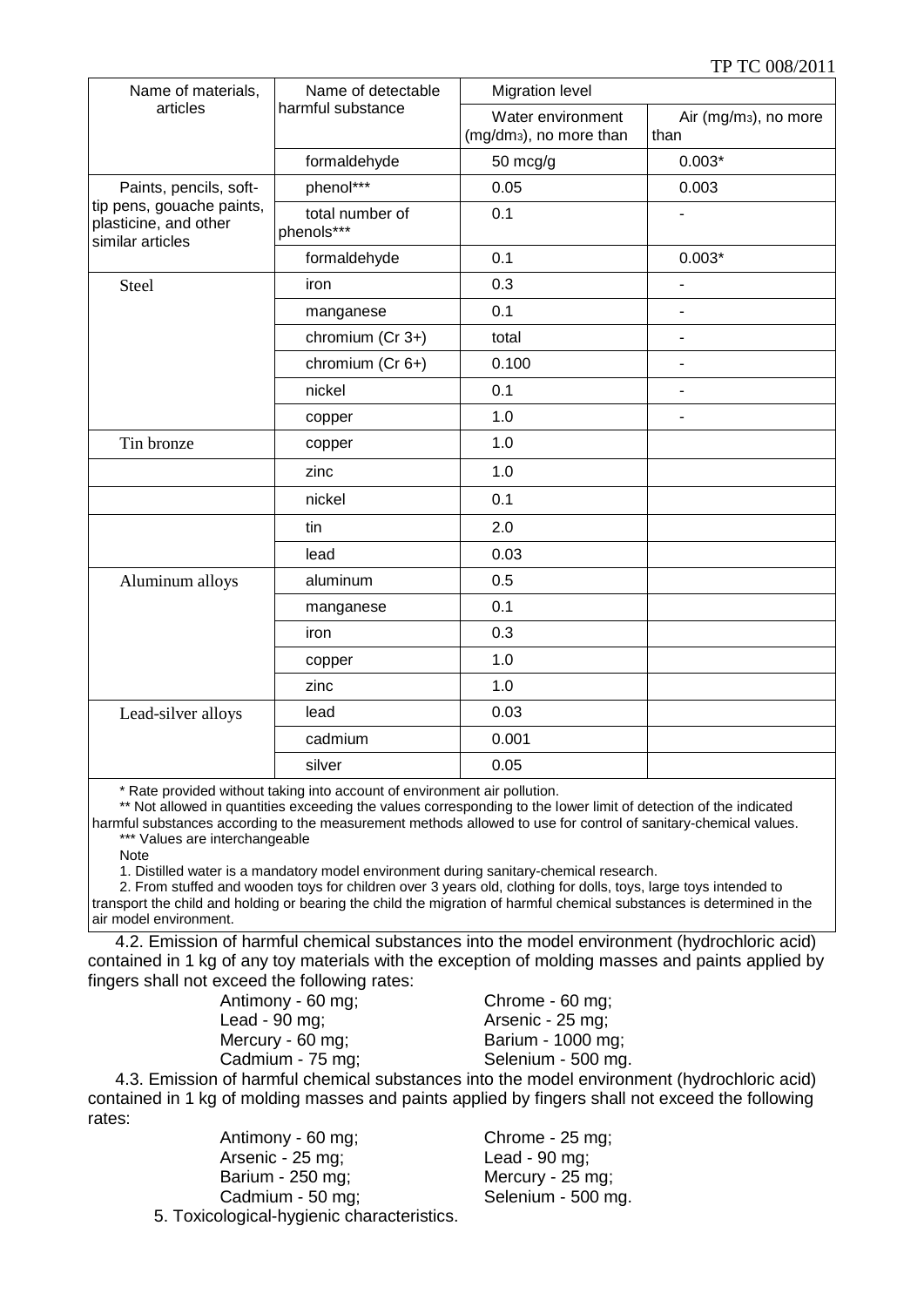5.1. Toys intended for children under 3 years of age as well as toys contacting the mouth cavity of the child according to their function must not produce irritant effect on mucous membranes.

5.2 Toys must not have local skin-irritant effect or the toxicity index of toys determined in water environment (distilled water) must range from 70 to 120% inclusive, in the air medium - from 80 to 120% inclusive.

6. Microbiological characteristics.

Table 2

6.1. Microbiological characteristics of toys must meet the values given in table 2.

| <u>MICRODIOQICAL CHARACTERISTICS OF LOVS</u>                                                                        |                                                                                                            |                                                                                |                                                                                                   |                                                                          |                                                                                |
|---------------------------------------------------------------------------------------------------------------------|------------------------------------------------------------------------------------------------------------|--------------------------------------------------------------------------------|---------------------------------------------------------------------------------------------------|--------------------------------------------------------------------------|--------------------------------------------------------------------------------|
| Name of the<br>toy                                                                                                  | Total<br>number of<br>microorganisms<br>(mesophiles,<br>aerobes, and<br>facultative<br>anaerobes),<br>CFC* | Yeast,<br>yeast-like fungi,<br>in 1 g $(1 \text{ cm}_2, 1)$<br>$cm3$ ) of toys | <b>Bacteria</b><br>from<br>enterobacterium<br>family, in 1 $g(1)$<br>$cm2$ , 1 $cm3$ ) of<br>toys | Pathogenic<br>staphylococci, in<br>1 g (1 cm $_2$ , 1<br>$cm3$ ) of toys | Pseudomon<br>as aeruginosa,<br>in 1 g $(1 \text{ cm}_2, 1)$<br>$cm3$ ) of toys |
| Toys with<br>fillings for<br>children under 1<br>year old,<br>molding masses<br>and paints<br>applied by<br>fingers | no more<br>than $10^2$                                                                                     | none                                                                           | none                                                                                              | none                                                                     | none                                                                           |

Microbiological characteristics of toys